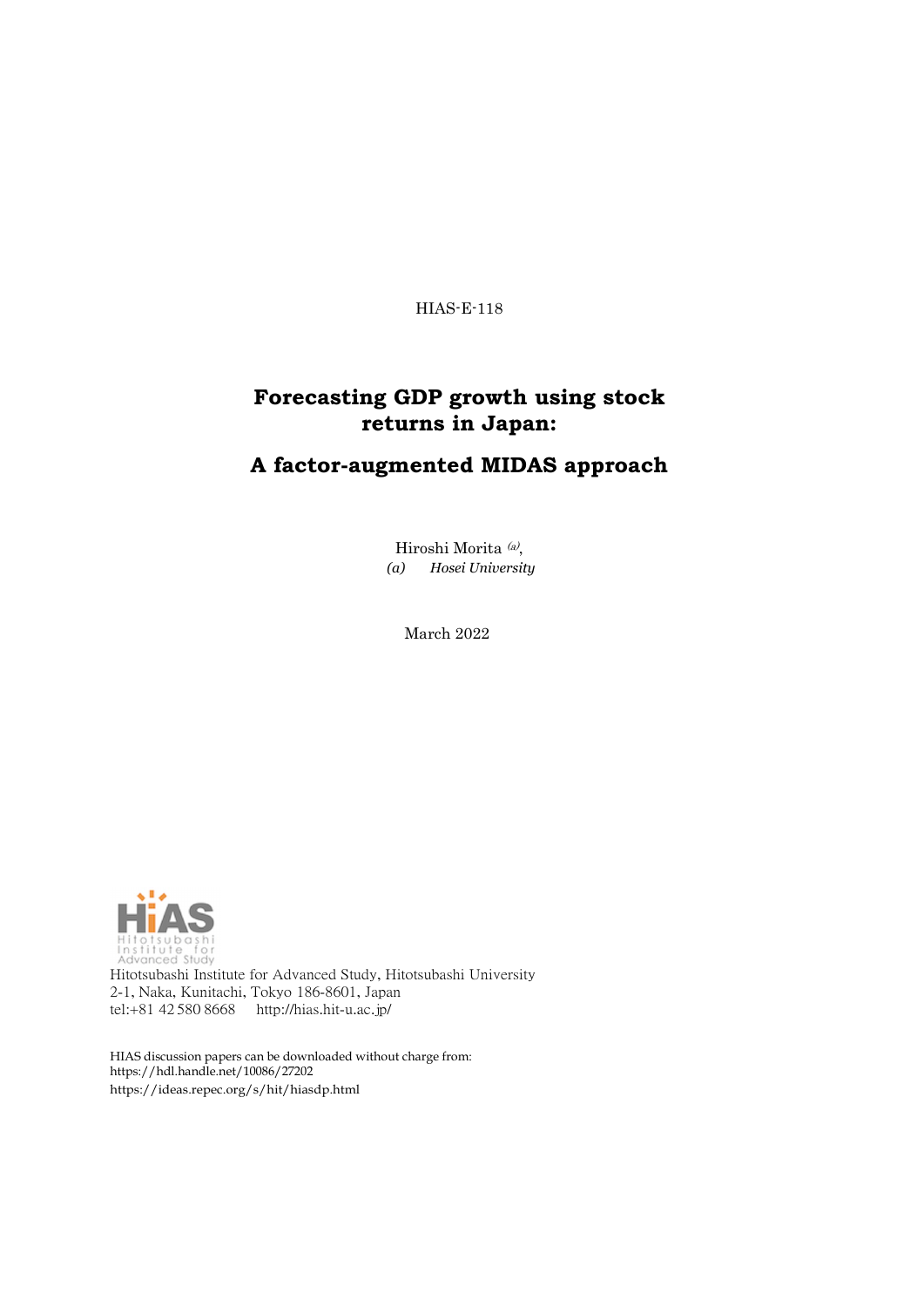# Forecasting GDP growth using stock returns in Japan: A factor-augmented MIDAS approach<sup>∗</sup>

### Hiroshi Morita†

#### *Hosei University*

This version: March 2022

#### **Abstract**

Asset prices reflect expectations of future economic conditions. In this study, we use the property of asset prices, especially stock prices, to forecast the GDP growth rate in Japan. For optimal use of the rich time-series and cross-sectional information of stock prices, we combine MIDAS (mixed-data sampling) regression and factor analysis to examine which dimensions of information contribute to the accuracy of the GDP growth rate forecast. Our results show that the use of factors significantly improves forecast accuracy and that extracting factors from a broader set of stock prices further improves accuracy. This highlights the important role of cross-sectional stock market information in forecasting macroeconomic activity.

**Keywords:** Forecasting; MIDAS regression; factor model; stock returns.

**JEL classification:** C22; C53; E37.

<sup>∗</sup>This research is supported by financial aid from the Japan Center for Economic Research and Grantin-Aid for Young Scientists (19K13652). Any remaining errors are entirely the author's responsibility.

<sup>†</sup>Address: Hosei University, Faculty of Economics, 4342 Aihara, Machida, Tokyo 194-0298, Japan. *E-mail address*: morita-h@hosei.ac.jp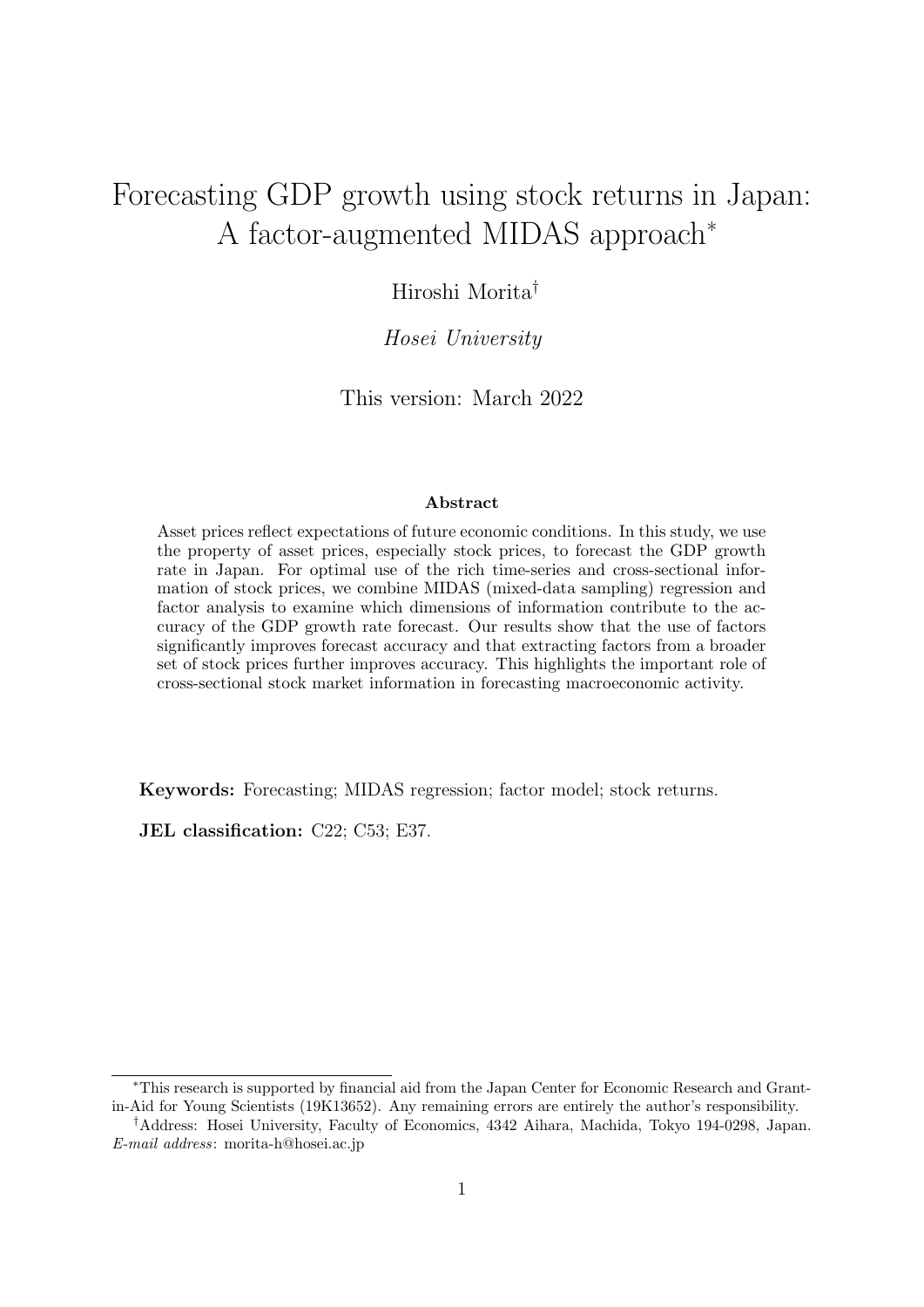### **1 Introduction**

Asset prices are a mirror reflecting expectations of future economic conditions as they are determined in a forward-looking manner based on currently available information. Forecasting literature has supported this forward-looking nature of asset prices by demonstrating that the forecast accuracy for macroeconomic fluctuations is improved using the information in asset markets (e.g., [Stock and Watson,](#page-20-0) [2003;](#page-20-0) [Forni et al.](#page-20-1), [2003;](#page-20-1) [Andreou](#page-19-0) [et al.,](#page-19-0)  $2013$ ).<sup>[1](#page-2-0)</sup> In asset markets, many asset prices are recorded with high frequency, and this rich data environment can be used for forecasting macroeconomic activities. This study explores how such rich information in the asset market contributes to the improvement of macroeconomic forecasts, focusing particularly on the relationship between GDP growth rate and Japanese stock prices.

More precisely, information in the stock market is spread across both time-series and cross-sectional dimensions. We handle these two-dimensional information by combining mixed data sampling (MIDAS) regression and factor model approach, following recent literature of [Marcellino and Schumacher](#page-20-2) ([2010](#page-20-2)) and [Andreou et al.](#page-19-0) ([2013](#page-19-0)). In forecasting literature, those two methods were originally developed separately. MIDAS regression, originally introduced by [Ghysels et al.](#page-20-3) ([2007](#page-20-3)), handles data sampled at different frequencies in a single equation using a function that optimally transforms higher-frequency data into lower-frequency data. Intuitively, giving optimal weights attached to each high-frequency observation by "letting the data speak for itself" will help improve forecast ability compared to using the time-aggregated data. Conversely, the factor model approach for forecasting macroeconomic activity is adopted in [Stock and Watson](#page-20-4) [\(2002\)](#page-20-4) and [Boivin and Ng](#page-19-1) ([2005\)](#page-19-1) for the single-frequency case. These studies demonstrate that a multivariate model outperforms a univariate model in forecast accuracy. Considering this strand of literature, this study employs the MIDAS model augmented by factors (hereinafter referred to as the Factor MIDAS model) in forecasting GDP growth rate with stock prices.

This study addresses the following three main questions: First, do stock prices re-

<span id="page-2-0"></span><sup>&</sup>lt;sup>1</sup>In another strand of literature, asset prices, particularly for stocks, are used as a proxy for capturing news shock in the time series macroeconomic analysis. For example, [Beaudry and Portier](#page-19-2) ([2006](#page-19-2)) regard innovations in stock prices as an anticipated TFP shock, while [Fisher and Peters](#page-20-5) ([2010\)](#page-20-5) use stock returns of military contractors to proxy for capturing anticipated government spending shock.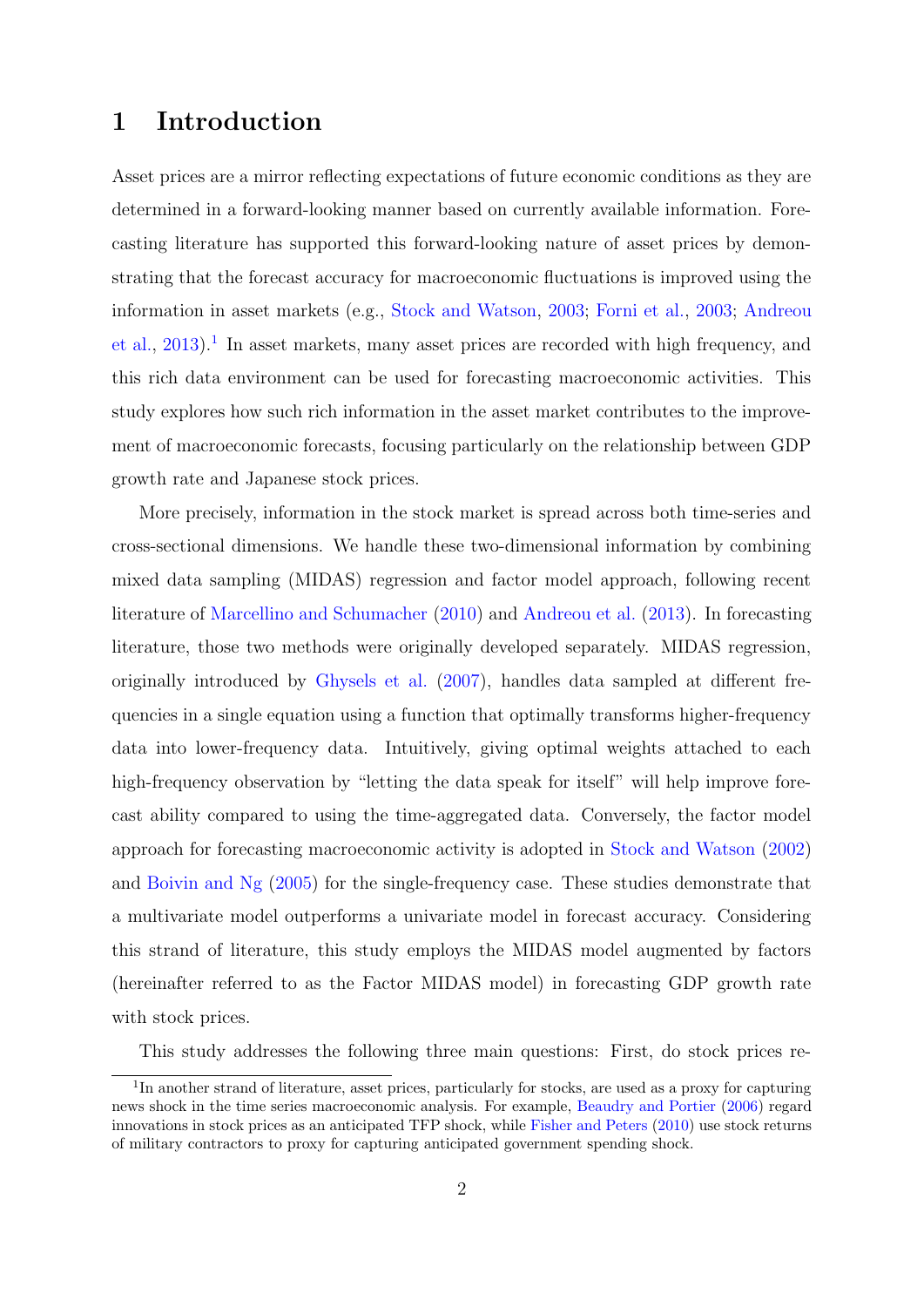ally contain the relevant information for future GDP growth in Japan? Second, which dimension of information, time-series or cross-sectional, contributes to a more accurate forecast of GDP growth rate? Third, will the ongoing COVID-19 pandemic change the role of stock prices as a leading indicator of economic activities? Hence, eleven alternative forecast models, distinguished by their information sets, are compared with the naïve forecast model in predictive ability. Five of 11 models are MIDAS specifications that regress quarterly GDP growth rate on monthly stock returns. Three of these five models are MIDAS models augmented by factors extracted from the set of individual stock returns. Furthermore, the three Factor MIDAS models are classified according to the set of stocks used for extracting factors (components of Nikkei225, components of TOPIX, and all listed firms). In contrast, six of the 11 models are single-frequency models using quarterly aggregated stock returns or quarterly factors as regressors. As in the MIDAS model, three of six models exploit the cross-sectional information augmented by the factors, and factors are estimated from three sets of stocks. One of the quarterly models is a simple AR model without stock returns that only contains lagged GDP growth rate to assess the role of stock returns. Finally, the naïve forecast of the benchmark is obtained from the in-sample mean of GDP growth rate. The forecast ability of each model is evaluated by the relative root mean square error (RMSE) to the benchmark model.

We provide the following answers to the above questions. First, we find that stock returns are informative in predicting the future GDP growth rate before the COVID-19 pandemic. All the models with stock returns outperform those without stock returns and the naïve forecast model. Second, results highlight the importance of cross-sectional information in the stock market for the forecast of GDP growth rate in Japan. Specifically, the forecast accuracy of the models with factors (both MIDAS and quarterly specifications) always exceeds that of the corresponding models without factors. In contrast, the enrichment of time-series information does not always contribute to more accurate forecasts. Only one MIDAS model shows the improvement of the forecast compared with its quarterly counterpart. Moreover, the best predicting performance is obtained in the quarterly model with factors extracted from a set of stock returns of all listed firms. Forecast accuracy then tends to improve as the set of stock prices increases, that is,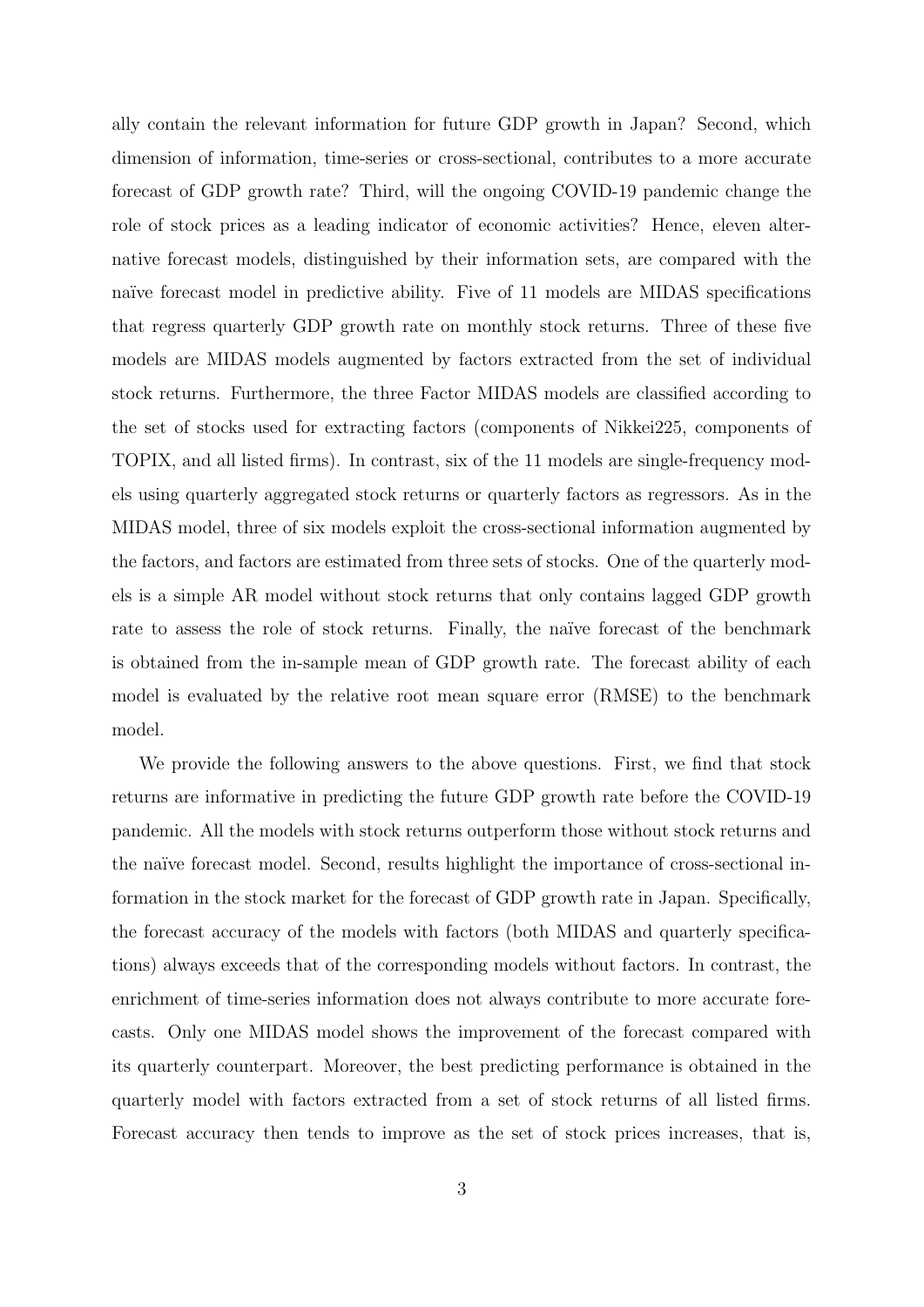in the order of Nikkei[2](#page-4-0)25, TOPIX, and all listed firms.<sup>2</sup> These findings emphasize the contribution of cross-sectional information to the forecast of GDP growth rate. Third, as mentioned, the predictive ability of stock returns for GDP growth rate seems to be lost after the COVID-19 pandemic. Including the sample period after the first quarter of 2020, all models failed to provide forecasts that are significantly better than the na¨ıve forecast. The possible reasons for this lack of predictive power of stock prices may be attributed to massive stock market intervention by the Bank of Japan (BOJ)'s ETF (exchange traded funds) purchases and unprecedented macroeconomic fluctuations. Since the outbreak of the COVID-19 pandemic, particularly in 2020, the BOJ had conducted massive money injection to the stock market through the large-scale purchases of ETF to cope with a sharp drop in stock prices. Moreover, such interventions from the BOJ may have distorted the price formation mechanism of stock prices. In contrast, GDP growth rates themselves have also fluctuated dramatically after the COVID-19 outbreak, making forecasting difficult. The GDP growth rate has been taking positive and negative values in turn after the first quarter of 2020, reflecting the infection situation and intensity of regulation. These two specific situations under the COVID-19 pandemic may cause a loss of predictive power in stock returns to GDP growth rate, which had been reliably observed before the pandemic.

Methodologically, this study adopts the Almon lag polynomial among several functional forms of MIDAS specifications ([Ghysels et al.,](#page-20-3) [2007;](#page-20-3) [Ghysels,](#page-20-6) [2016](#page-20-6)). This is because the MIDAS model with Almon lag polynomial can be estimated by OLS. Additionally, the factors are estimated by the principal components approach based on the [Stock and](#page-20-4) [Watson](#page-20-4) [\(2002\)](#page-20-4)'s EM algorithm. This allows us to estimate the factors from the dataset with missing observations. Forecast ability is almost independent on the MIDAS specification and factor estimation methods (e.g., [Forni et al.,](#page-20-1) [2003](#page-20-1); [Boivin and Ng](#page-19-1), [2005](#page-19-1); [Marcellino and Schumacher](#page-20-2), [2010\)](#page-20-2).

Several forecasting studies have emphasized the importance of exploiting the asset prices, mixed-frequency data, and a large amount of information summarized in factors. All of which are considered in this study. Stock prices have the information to improve

<span id="page-4-0"></span><sup>&</sup>lt;sup>2</sup>As detailed in Section [3,](#page-9-0) components of Nikkei225, TOPIX, and all listed firms in this study are 225, 2180, and 5294, respectively.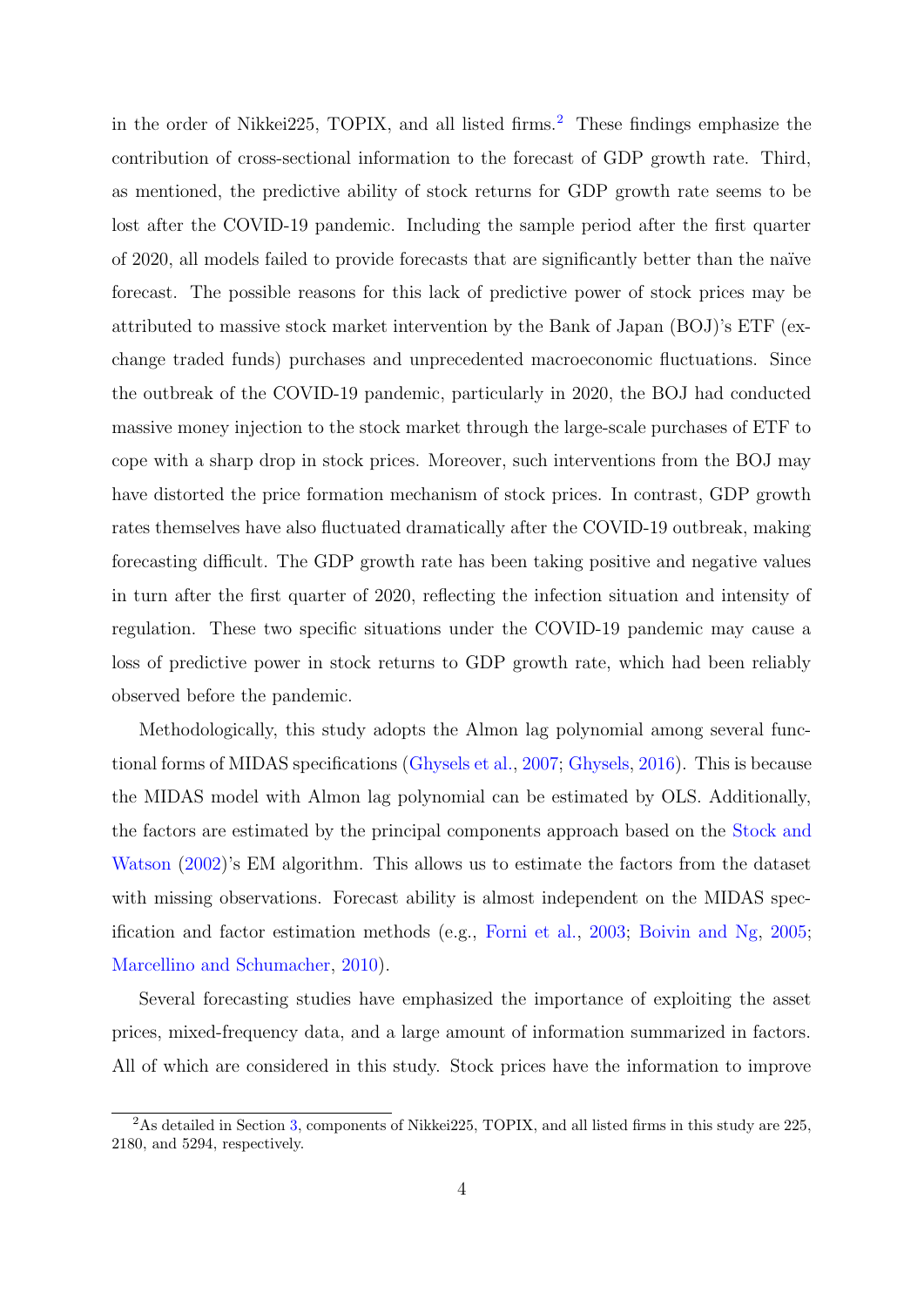the forecast ability on GDP growth rate in [Aylward and Glen](#page-19-3) ([2000](#page-19-3)), [Ferrara and Marsilli](#page-19-4) ([2013\)](#page-19-4) and [Andreou et al.](#page-19-0) [\(2013\)](#page-19-0), while the benefits of the MIDAS model compared with single-frequency forecast model has also been reported in [Ghysels et al.](#page-20-3) [\(2007\)](#page-20-3), [Clements](#page-19-5) and Galvão [\(2008\)](#page-19-5), Clements and Galvão [\(2009](#page-19-6)), and [Foroni et al.](#page-20-7) ([2015\)](#page-20-7). Moreover, the pioneering works of [Stock and Watson](#page-20-4) [\(2002\)](#page-20-4) and [Boivin and Ng](#page-19-1) ([2005](#page-19-1)) highlighted that the multivariate forecasts using the factors outperform the univariate ones and subsequent works of [Marcellino and Schumacher](#page-20-2) [\(2010\)](#page-20-2) and [Andreou et al.](#page-19-0) [\(2013\)](#page-19-0) show that the combination of MIDAS and factor analysis provides a more accurate forecast. We follow this strand of literature in the presented study and conduct comparison analysis to clarify important information in the forecast of GDP growth rate. We believe no studies have explained the role of cross-sectional information in the entire stock market in forecasting GDP growth. Stock prices are an informative large dataset that is relatively easy to access.[3](#page-5-0) Hence, our findings, highlighting the role of heterogeneous information in the stock market, have important practical implications for the forecasting analysis of real economic activities.[4](#page-5-1)

The remainder of the paper is organized as follows. Section [2](#page-6-0) explains the structure of MIDAS models employed in this study. Section [3](#page-9-0) details the dataset used for the analysis, and Section [4](#page-11-0) discusses the design of forecasting. Section [5](#page-12-0) presents the forecasting results. Finally, Section [6](#page-18-0) concludes the paper.

<span id="page-5-0"></span><sup>&</sup>lt;sup>3</sup>The other possible financial variables are the prices of private and government bonds. However, most bonds are traded over-the-counter and not on the market. Hence only reference statistical prices are available. Furthermore, unlike stock prices, the same company or public institution issues multiple bonds. Their prices constantly change based on the period to maturity, so it is difficult to use raw data of bond prices for the analysis.

<span id="page-5-1"></span><sup>4</sup>The forecasting analysis for the Japanese economy has relatively less literature compared with the analyses for the U.S. and the euro area, only conducted by [Shintani](#page-20-8) [\(2005](#page-20-8)), [Urasawa](#page-21-0) ([2014\)](#page-21-0), [Bragoli](#page-19-7) ([2017\)](#page-19-7), and [Chikamatsu et al.](#page-19-8) ([2021\)](#page-19-8).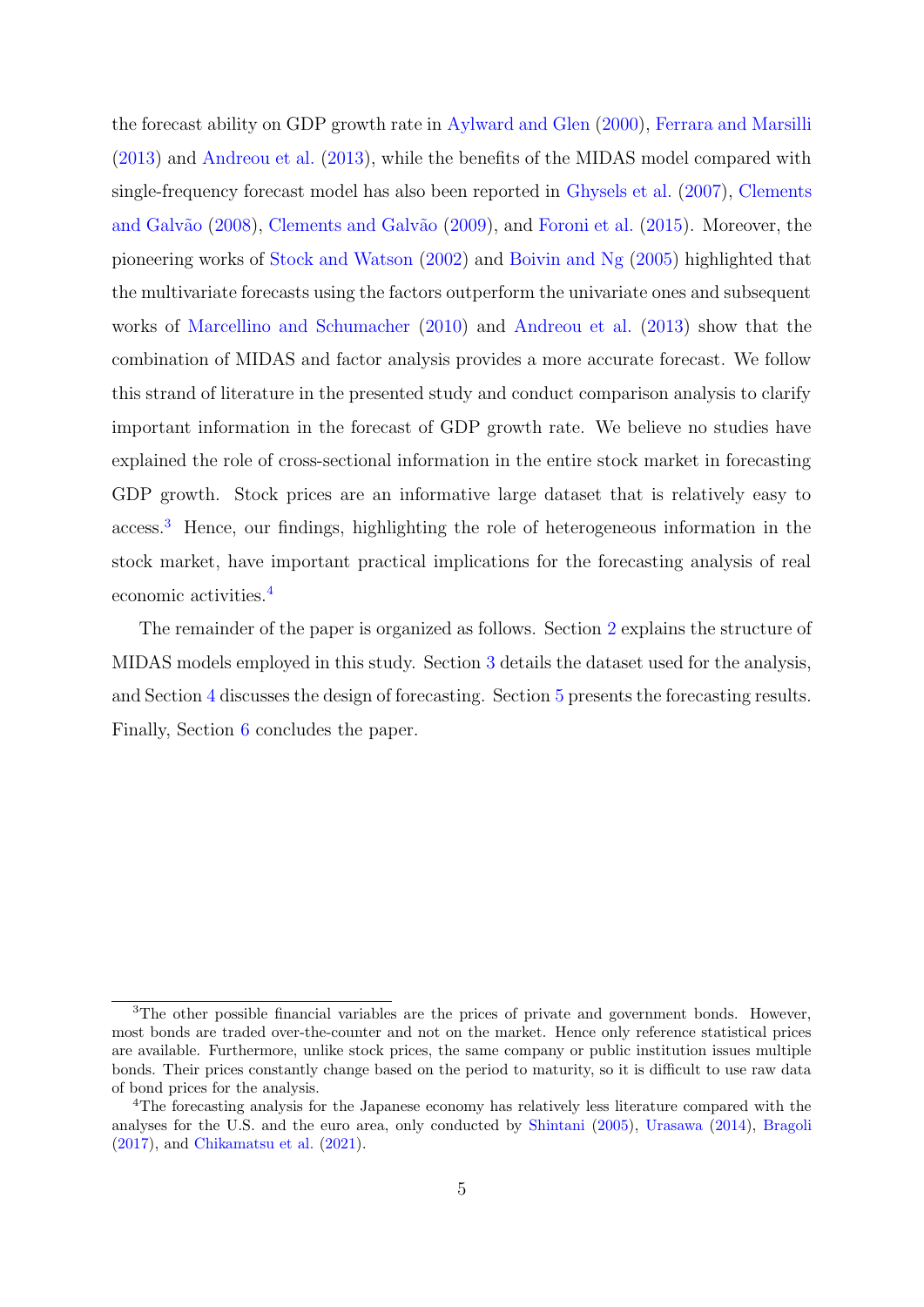### <span id="page-6-0"></span>**2 MIDAS regression model**

#### **2.1 Basic MIDAS model**

The MIDAS model with augmented distributed lag (ADL-MIDAS) for forecasting *h*-steps ahead of quarterly variable  $y_t^q$  $t_{t+h}^q$  using monthly data can be formulated as

<span id="page-6-3"></span>
$$
y_{t+h}^q = \mu^h + \sum_{j=1}^{p_y} \rho_j y_{t-j-1}^q + \beta^h \sum_{j=1}^{p_x} \sum_{i=0}^{k-1} \omega_{i+(j-1)*k}^{\Theta^h} x_{t-j-1,k-i}^m + u_{t+h}^h,
$$
\n(1)

where  $x_{t,k-i}^m$  denotes the monthly variable at the *i*-th month counting backward from the end of quarter *t* and *k* is fixed at 3 in the monthly/quarterly regression because of three observations in one quarter, and the quarterly lags for  $y_t^q$  and  $x_t^m$  are represented by  $p_y$  and  $p_x$ , respectively. By directly incorporating monthly data into the MIDAS model without time-aggregation, the information in the time-series dimension can be used more effectively for the forecast than in a single-frequency model. Particularly, weights of each monthly observation  $\omega_{i+1}^{\Theta^h}$ *i*+(*j−*1)*∗k* are specified as a function of a low dimension vector of parameters  $\Theta^h = (\theta_1^h, \theta_2^h, \cdots, \theta_P^h)$ . By assuming that  $P \ll p_x \times k$ , the MIDAS model can avoid a parameter proliferation problem, even if it contains many lagged monthly variables. Here, we adopt the Almon lag polynomial specification for MIDAS weight as in [Pettenuzzo et al.](#page-20-9) [\(2016\)](#page-20-9) because of its simplicity.[5](#page-6-1)

Almon lag weight can be provided as

<span id="page-6-2"></span>
$$
\beta^h \omega_{i+(j-1)*k}^{\Theta^h} = \sum_{p=1}^P \theta_p^h(i+(j-1)*k)^{p-1}.
$$
 (2)

Then, inserting equation ([2\)](#page-6-2) into equation ([1](#page-6-3)) leads to the following formulation for the

<span id="page-6-1"></span><sup>&</sup>lt;sup>5</sup>There are other types of MIDAS weights: exponential Almon polynomial, beta polynomial, step function, and unrestricted (e.g., Appendix of [Ghysels](#page-20-6), [2016](#page-20-6)). Except for unrestricted MIDAS (UMIDAS), a nonlinear estimation technique is required to estimate the model. Besides this practical difficulty, no substantial difference in forecasting ability can be found among the MIDAS specifications (e.g., [Marcellino](#page-20-2) [and Schumacher,](#page-20-2) [2010](#page-20-2); [Foroni et al.](#page-20-7), [2015\)](#page-20-7). Hence, we adopt the Almon lag polynomial by which the estimation can be conducted by OLS.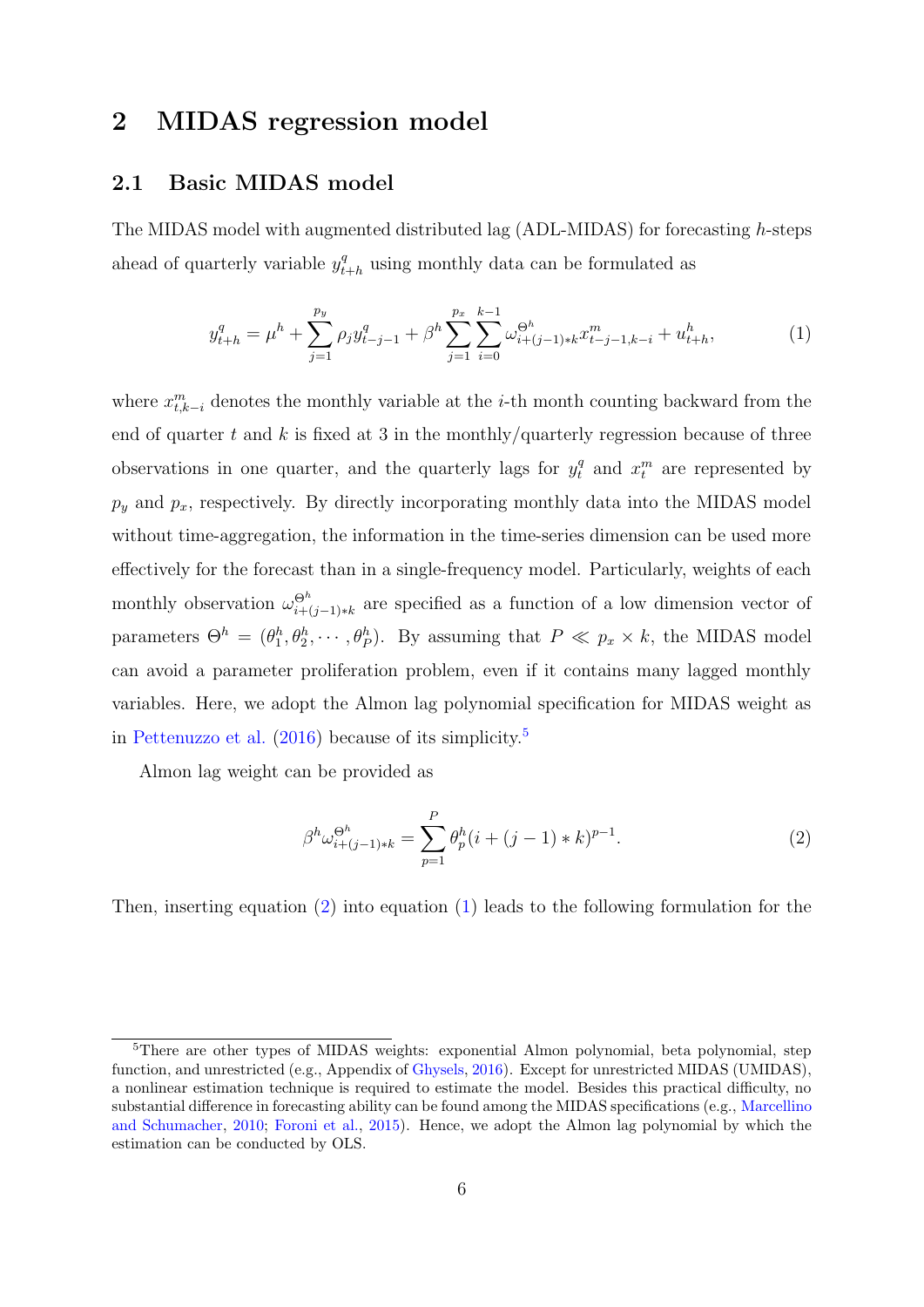parameters  $\Theta^h = (\theta_1^h, \theta_1^h, \cdots, \theta_P^h)$ :

<span id="page-7-1"></span>
$$
y_{t+h}^q = \mu^h + \sum_{j=1}^{p_y} \rho_j y_{t-j-1} + \sum_{j=1}^{p_x} \sum_{i=0}^{k-1} \sum_{p=1}^P \theta_p^h (i + (j-1) * k)^{p-1} x_{t-j-1,k-i}^m + u_{t+h}^h. \tag{3}
$$

We define  $(P \times N)$  matrix  $Q$  and the  $(N \times 1)$  vector of the lagged monthly data  $X_t^m$ , respectively, as follows:

<span id="page-7-0"></span>
$$
Q = \begin{bmatrix} 1 & 1 & 1 & \cdots & 1 \\ 0 & 1 & 2 & \cdots & N \\ 0 & 1 & 2^2 & \cdots & N^2 \\ \vdots & \vdots & \vdots & \ddots & \vdots \\ 0 & 1 & 2^{P-1} & \cdots & N^{P-1} \end{bmatrix} \text{ and } X_t^m = \begin{bmatrix} x_{t,k}^m \\ x_{t,k-1}^m \\ \vdots \\ x_{t,1}^m \\ \vdots \\ x_{t-1,k}^m \\ \vdots \\ x_{t-(p_x-1),1}^m \end{bmatrix}, \qquad (4)
$$

where  $N(\equiv p_x \times k)$  is the total number of weights. Using equation ([4\)](#page-7-0), the model ([3\)](#page-7-1) can be simply rewritten as follows:

<span id="page-7-2"></span>
$$
y_{t+h}^q = \mu^h + \sum_{j=1}^{p_y} \rho_j y_{t-j-1}^q + \Theta^h \tilde{X}_t^m + u_{t+h}^h,
$$
\n<sup>(5)</sup>

where  $\tilde{X}_t^m = QX_t^m$  is a  $(P \times 1)$  vector of transformed monthly regressors. As emphasized in [Ghysels](#page-20-6) [\(2016\)](#page-20-6) and [Pettenuzzo et al.](#page-20-9) [\(2016\)](#page-20-9), parameters in equation ([5\)](#page-7-2) can be estimated by OLS because the Almon lag polynomial transforms the MIDAS specification into a linear regression model.

We apply this MIDAS model to forecast quarterly GDP growth using monthly stock returns in Japan. Specifically, we estimate equation ([5](#page-7-2)) using the market returns of the Nikkei225 average and TOPIX (Tokyo stock price index), two of Japan's leading stock indices, as monthly stock returns. Additionally, we estimate the model including only the quarterly average of these indices, as specified by the following:

<span id="page-7-3"></span>
$$
y_{t+h}^q = \mu^h + \sum_{j=1}^{p_y} \rho_j y_{t-j-1}^q + \sum_{j=1}^{p_x} \psi_j x_{t-j-1}^q + u_{t+h}^h,
$$
\n
$$
(6)
$$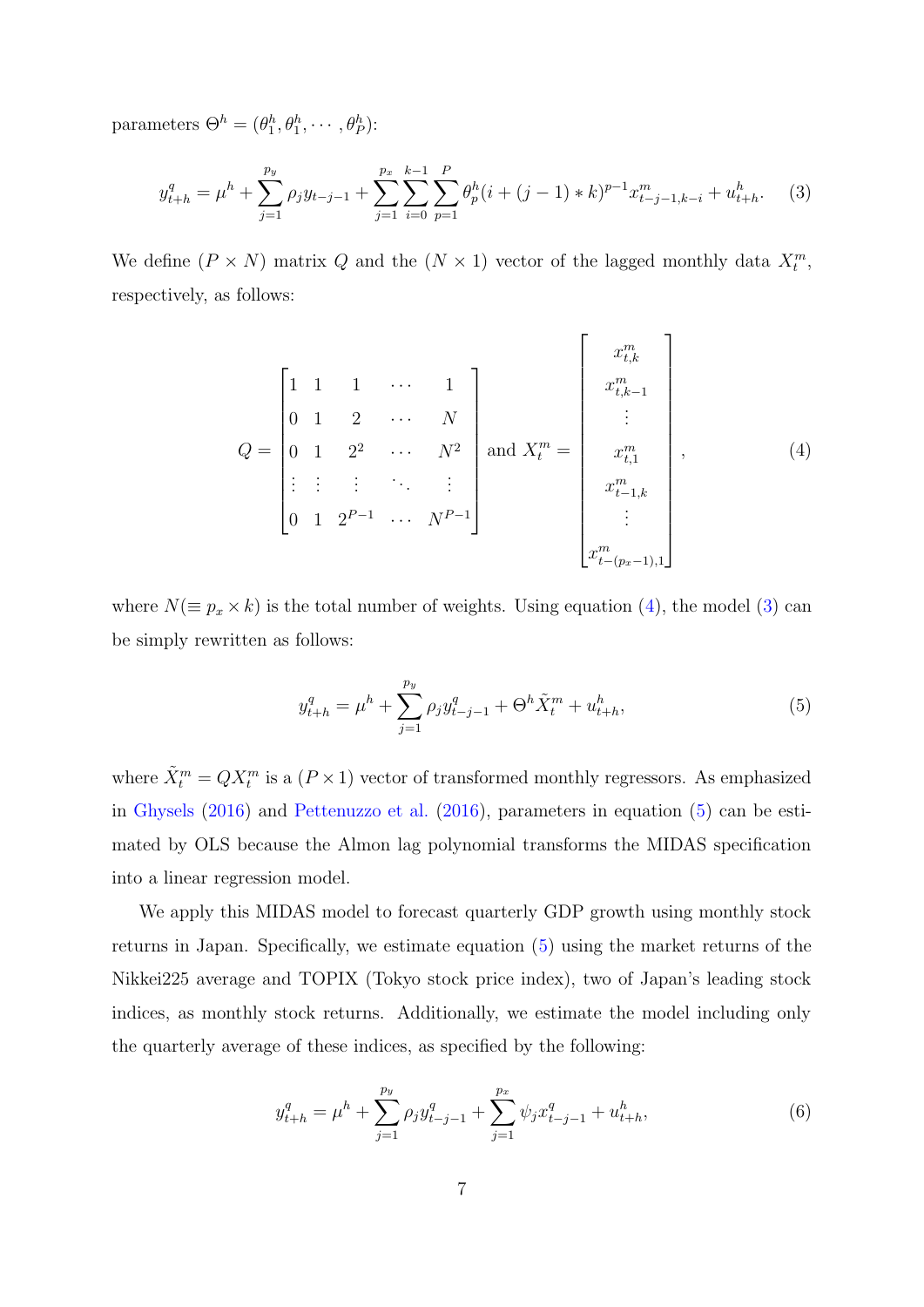where  $x_t^q$  $t$ <sup> $q$ </sup> is a quarterly stock returns aggregated in advance, thus not making full use of the time series information in equation ([6\)](#page-7-3). The comparison of the forecast accuracy between equations ([5\)](#page-7-2) and ([6\)](#page-7-3) highlights the importance of the high-frequency data in the forecasting of GDP growth rate.

#### **2.2 Factor-augmented MIDAS model**

As the market returns comprise the (weighted) average of stock prices of specific firms, information used in the basic MIDAS model is likely to be only a small part of the original information in the stock market. This is because thousands of individual stock price movements can be found behind market indices. Thus, this study further augments the MIDAS model with factors extracted from a set of individual stock returns (i.e., the Factor MIDAS model), aiming to fully exploit the large number of individual movements of stock prices. By combing the MIDAS model with factors, we use the information not only in the time-series dimension but also the cross-sectional dimension and explore whether additional cross-sectional information can contribute to improving the forecast accuracy.

Denoting the *r*-th monthly factor at the *i*-th month counting backward from the end of quarter *t* by  $f_{r,t-j,k-i}^m$ , the Factor MIDAS model can be formulated as follows:

<span id="page-8-0"></span>
$$
y_{t+h}^q = \mu^h + \sum_{j=1}^{p_y} \rho_j y_{t-j-1}^q + \sum_{r=1}^R \beta_r^h \sum_{j=1}^{p_x} \sum_{i=0}^{k-1} \omega_{i+(j-1)*k}^{\Theta_r^h} f_{r,t-j-1,k-i}^m + u_{t+h}^h. \tag{7}
$$

where the number of the factors is denoted by *R*, and the parameters  $\beta_r^h$  and  $\Theta_r^h$  are assumed to be different across the factors, allowing the different weights on the factors measured at monthly basis. Parallel to the basic model, equation ([7](#page-8-0)) can be transformed using the Almon lag weight as follows:

<span id="page-8-1"></span>
$$
y_{t+h}^q = \mu^h + \sum_{j=1}^{p_y} \rho_j y_{t-j-1}^q + \sum_{r=1}^R \Theta_r^h \tilde{F}_{r,t}^m + u_{t+h}^h,
$$
\n(8)

where  $\Theta_r^h = (\theta_{r,1}^h, \theta_{r,1}^h, \cdots, \theta_{r,P}^h)$  and  $\tilde{F}_{r,t}^m = [f_{r,t,k}^m, f_{r,t,k-1}^m, \cdots, f_{r,t,1}^m, f_{r,t-1,k}^m, \cdots, f_{r,t-(p_x-1),1}^m]^T$ . Importantly, equation ([8\)](#page-8-1) can be also estimated by OLS as in the basic MIDAS model,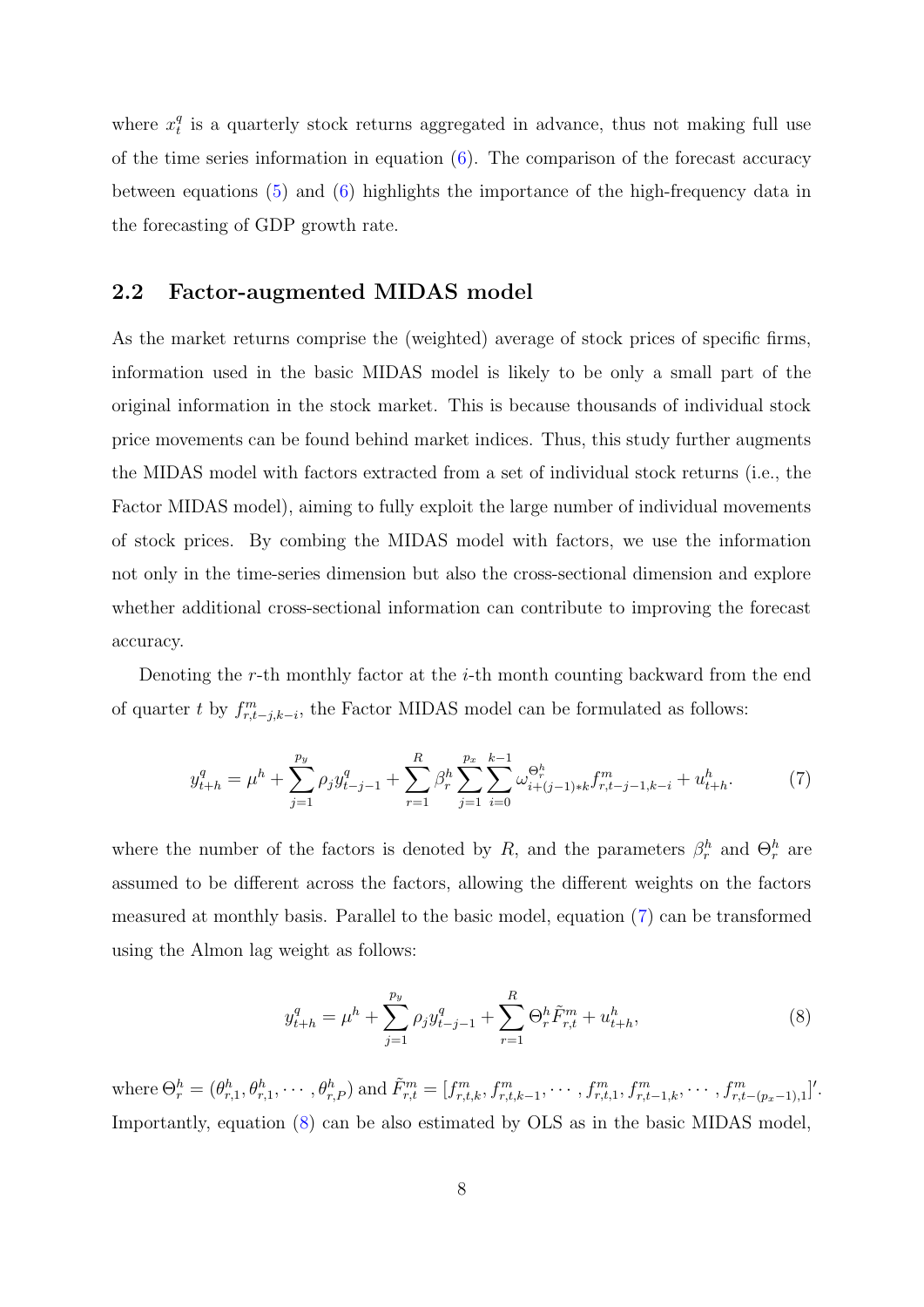if the factors are given.

This study uses a two-step procedure in estimating the Factor MIDAS model: First, factors are extracted from a set of individual stock returns by principal component. These are then used to estimate the Factor MIDAS model.<sup>[6](#page-9-1)</sup> While the second step of the estimation is conducted via simple OLS as noted, the first step of extracting factors is somewhat more complicated as the dataset of individual stock returns contains the missing values owing to lack of trade or entry and exit from the stock market. To handle the missing value problem in factor estimation, this study employs EM algorithm proposed by [Stock and Watson](#page-20-4) [\(2002\)](#page-20-4), where factors are estimated by iterating the replacement of missing values by fitted values and estimation of factors and loadings using principal component eigenvalue calculation. Appendix [A](#page-22-0) presents the detailed estimation procedure of the factors.

For comparison purposes, this study further considers the model with the quarterly factors extracted from a set of quarterly aggregated individual stock returns, such as the following:

<span id="page-9-2"></span>
$$
y_{t+h}^q = \mu^h + \sum_{j=1}^{p_y} \rho_j y_{t-j-1}^q + \sum_{r=1}^R \sum_{j=1}^{p_x} \psi_{r,j} f_{r,t-j-1}^q + u_{t+h}^h,
$$
\n(9)

where  $f_{r,t}^q$  is the *r*-th factor extracted from quarterly aggregated individual stock returns. This specification exploits cross-sectional information, but not the time-series information sufficiently in terms of using quarterly stock returns. Therefore, the comparison among the forecasts derived from equation  $(5)$  $(5)$ ,  $(6)$  $(6)$ ,  $(8)$  $(8)$ , and  $(9)$  $(9)$  reveals the extent to which time-series and cross-sectional information in the stock market contribute to the forecast GDP growth rate.

### <span id="page-9-0"></span>**3 Data**

As noted, this study regresses the quarterly GDP growth rate in Japan on either monthly market stock returns or factors extracted from a set of individual stock returns and their lagged variables and a constant. The quarterly sample period is from 1994Q2 to 2021Q3.

<span id="page-9-1"></span><sup>&</sup>lt;sup>6</sup>The two-step procedure of factor forecasting is commonly used in the literature, such as [Stock and](#page-20-4) [Watson](#page-20-4) ([2002\)](#page-20-4) and [Boivin and Ng](#page-19-1) ([2005](#page-19-1)). Moreover, [Marcellino and Schumacher](#page-20-2) [\(2010](#page-20-2)) report that the forecast results are independent of the factor estimation technique.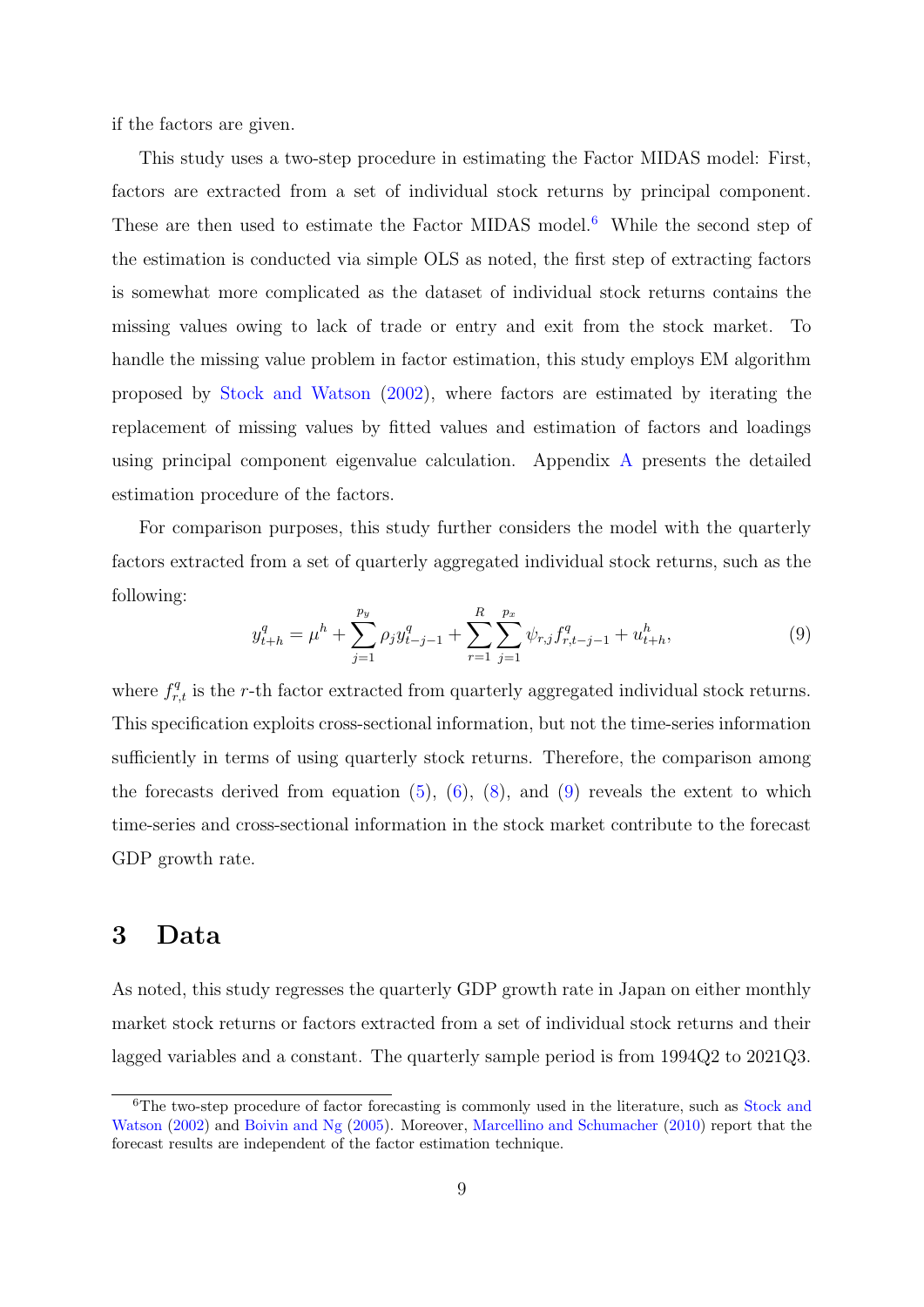Moreover, its monthly counterpart is from 1994M04 to 2021M09. Quarterly GDP data is derived from the *System of National Accounts*, published by the Cabinet Office, Government of Japan. GDP data in accordance with 2008 SNA is released only from 1994Q1; hence, the sample period starts from 1994Q2 owing to taking its log differentials. The time series of GDP used in this paper is the published data of *Quarterly Estimates of GDP (The 2nd preliminary)*, which is available in January 2022. All stock returns are collected from the *Nikkei NEEDS-FinancialQuest database*, provided by Nikkei Media Marketing Incorporated. Market stock returns used in the basic MIDAS model are the log differentials of monthly closing prices in Nikkei225 and TOPIX. Nikkei225, a representative index of Japanese stocks, is an average stock price index of 225 stocks selected from the 1st section of the Tokyo Stock Exchange (TSE), and TOPIX, another representative index, is an average stock price index of all stocks listed in the 1st section of TSE.

Individual stock returns for the components of Nikkei225 and TOPIX are used in estimating the Factor MIDAS model. In addition to the components of two representative indices, individual stock returns for the firms listed or formerly listed on any stock markets are also used to extract the factors. As of January 28, 2022, when data were downloaded, the number of individual stock returns in each set was 225 for the Nikkei225, 2180 for the TOPIX, and 5294 for all listed firms, respectively. However, information from all the firms cited above is not always used in estimating the factors owing to the missing values. For instance, the Nikkei225 components in this study are those listed in the index at the time of data collection (January 2022). Since some of the components are changed once yearly, stocks that had not been included in the index in the past have missing values. Similarly, firms listed in TOPIX and all listed firms are likely to have missing values in their stock returns as some firms may exit from the stock market owing to bankruptcy, or others may be newly listed in the middle of the sample period. As mentioned above and detailed in Appendix [A,](#page-22-0) the [Stock and Watson](#page-20-4) [\(2002\)](#page-20-4)'s EM algorithm allows us to estimate the factors from the dataset with missing values; however, the firms which have too many missing values in their stock returns should be removed from the dataset to ensure factor estimation stability.<sup>[7](#page-10-0)</sup> Specifically, the series of data that contains more than

<span id="page-10-0"></span><sup>&</sup>lt;sup>7</sup>In addition to "missing" observations, we also treat outliers as missing observations. In the same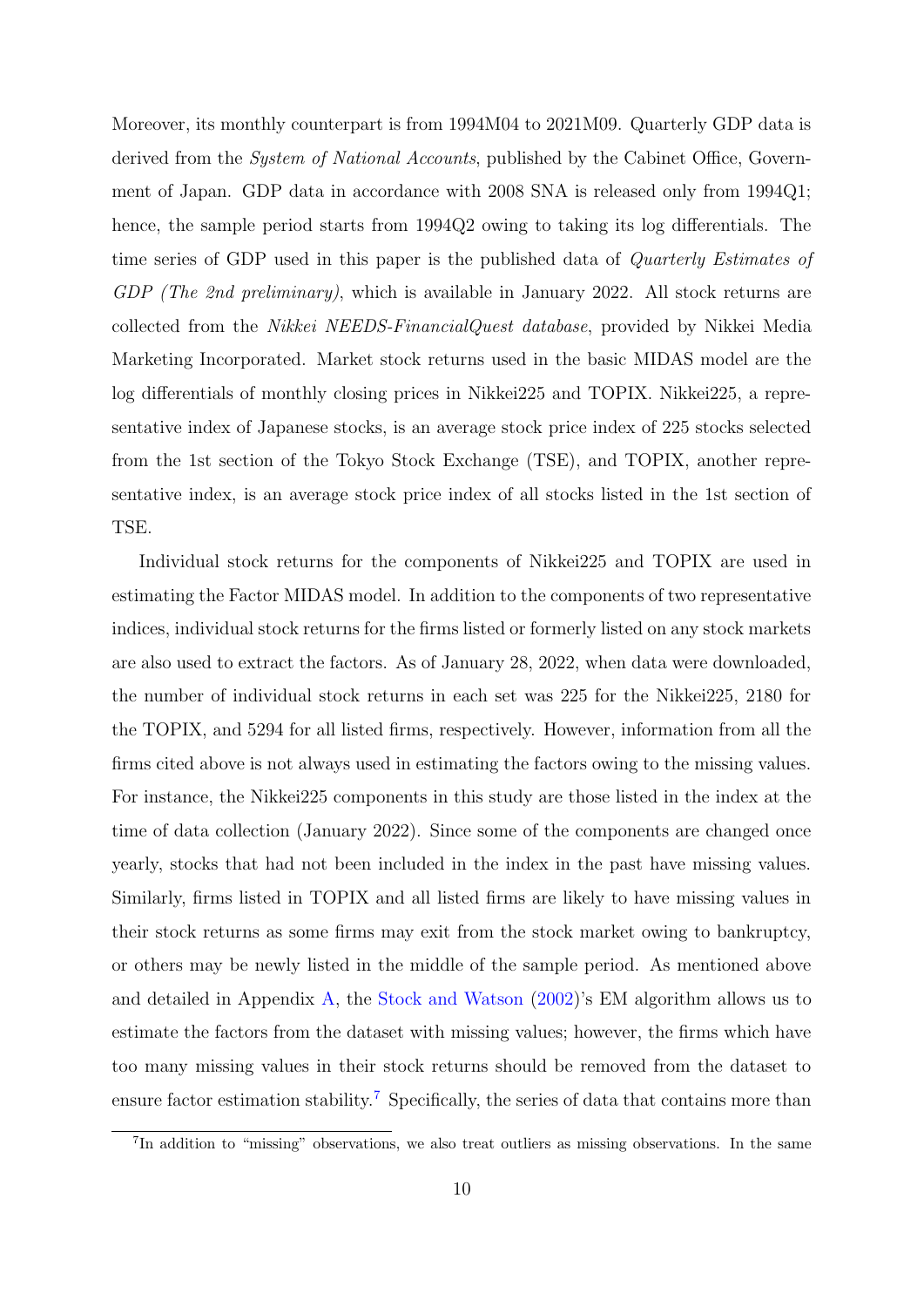a quarter of missing values for the estimation period is not used in estimating the factor.

Finally, quarterly stock returns in the comparison model are constructed as the log differentials of the 3-month average of closing prices for each month. The quarterly individual stock returns are also constructed in the same manner. We then extract quarterly factors from them. Hence, models using quarterly stock returns correspond to a special case of the MIDAS model wherein the same weights are assigned to each monthly observation.

### <span id="page-11-0"></span>**4 Forecast design**

The performance of each model is assessed by a recursive out-of-sample forecasting, where the estimation and forecast are repeated with updated estimation and evaluation periods. Specifically, the initial estimation period covers 1994Q2 to 2011Q4, and the evaluation period is the period after 2012Q1. After initial estimation and forecasting, 2012Q1 data are added to the estimation, and the evaluation period is shifted to one-quarter ahead. This process is iterated until the evaluation period reaches the end of the sample period. In the actual forecasting exercises, two cases are considered for the end of the sample period: 2019Q4 and 2021Q3 (i.e., before and after COVID-19, respectively). This is because, during the pandemic, stock prices have consistently risen owing to monetary intervention with exception of a large initial drop. Hence, whether such a huge policy intervention to the stock market changes the role of stock returns as a leading indicator for real activities is of interest.

The gap between the forecasts and the actual GDP growth rate is measured by the root-mean-square error (RMSE). For the *h*-period ahead forecasts, we compute the RMSE by the following:

$$
RMSE(h) = \sqrt{\frac{1}{(T_2 - h) - T_1 + 1} \sum_{t=T_1}^{T_2 - h} (y_{t+h} - \hat{y}_{t+h})^2},
$$
\n(10)

where  $y_{t+h}$  is actual GDP growth rate and  $\hat{y}_{t+h}$  is *h*-period ahead out-of-sample forecasts

manner, as in [Stock and Watson](#page-20-4) ([2002](#page-20-4)), observations with deviations from the median exceeding 10 times the quartile range are replaced by missing observations as outliers.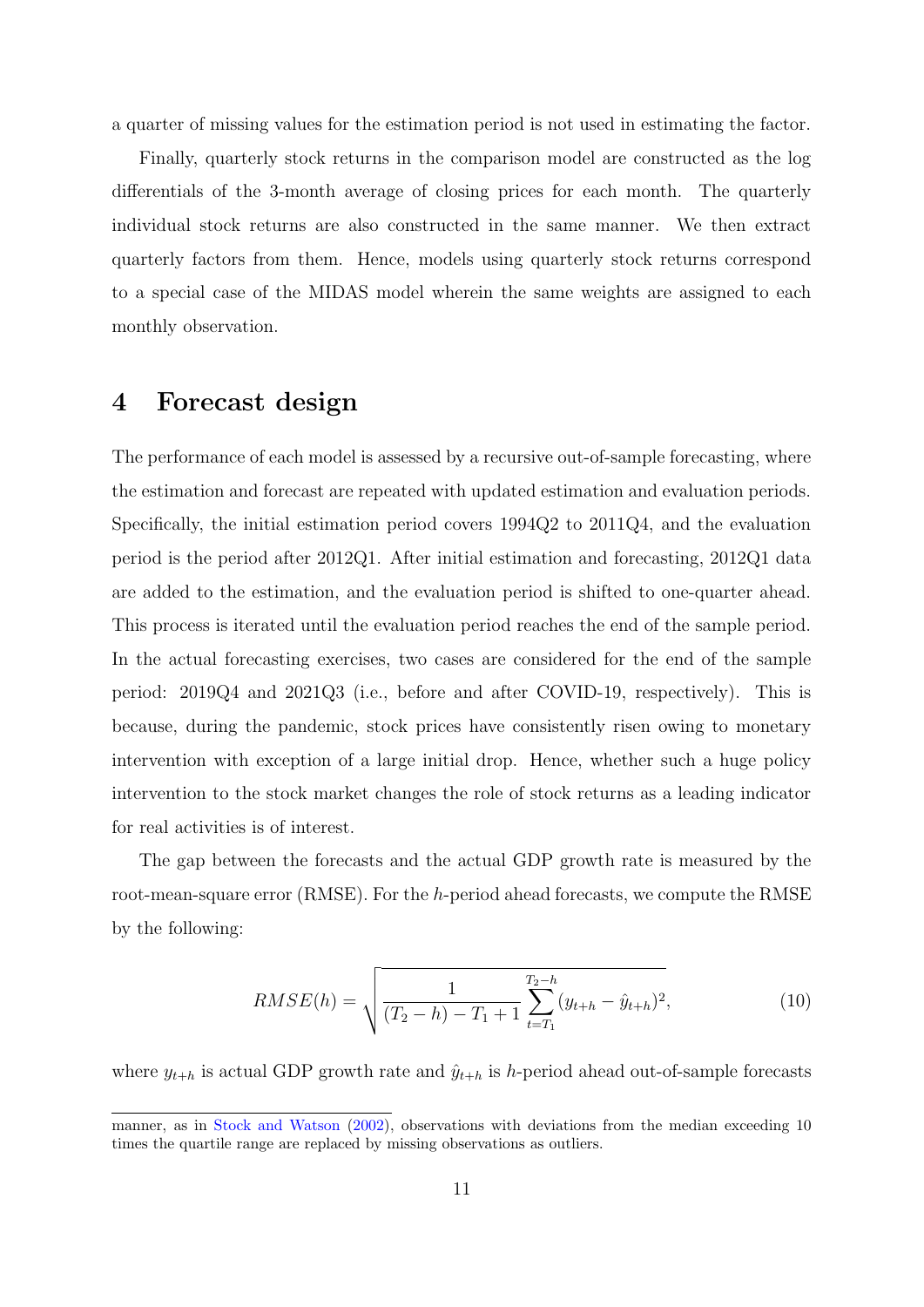obtained from the model. Moreover,  $T_1$  and  $T_2$  correspond to the end of the initial estimation period and the end of the final evaluation period, respectively. By changing the specification of the models and the available data, we compute the 12 forecasts from the following:

- (1) MIADS model using Nikkei225
- (2) MIDAS model using TOPIX
- (3) MIDAS model with factors from the components of Nikkei225
- (4) MIDAS model with factors from the components of TOPIX
- (5) MIDAS model with factors from all listed firms
- (6) The model without stock returns
- (7) The model using quarterly Nikkei225
- (8) The model with quarterly TOPIX
- (9) The model with quarterly factors from the components of Nikkei225
- (10) the model with factors from the components of TOPIX
- (11) The model with factors from all listed firms
- (12) In-sample mean

In what follows, the naïve forecasts obtained from  $(12)$  in-sample mean is regarded as a benchmark, and the relative RMSE for each model is computed to evaluate forecast accuracy. This model is considered to perform well compared with naïve forecasts when the relative RMSE takes a value less than 1. Additionally, the significance of the difference in the relative RMSE is tested by [Diebold and Mariano](#page-19-9) [\(1995\)](#page-19-9)'s test as modified by [Harvey](#page-20-10) [et al.](#page-20-10) [\(1997\)](#page-20-10).

### <span id="page-12-0"></span>**5 Forecasting results**

Table [1](#page-13-0) reports the relative RMSEs of each model to in-sample mean forecast with respect to one-period ahead GDP growth for two sample periods. The numbers of the lag lengths  $(p_y, p_x)$ , factors  $(R)$ , and the parameters to specify the weights  $(P)$  are chosen so the RMSE for each model is minimized for all possible combinations of them with the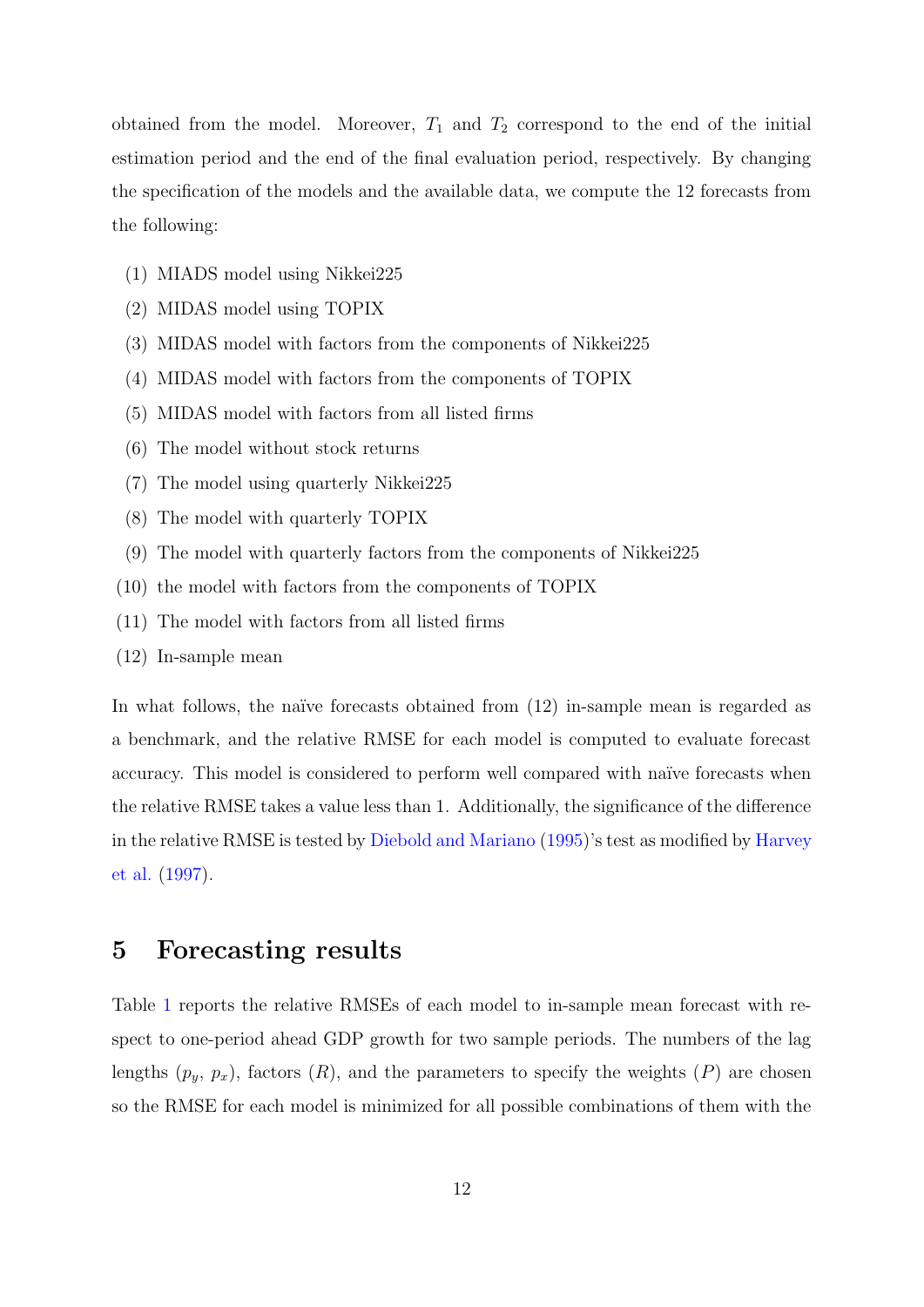maximum value of those being four. Hence, our results are the best-performing ones for each specification.

<span id="page-13-0"></span>

|                           | (a) Excl. COVID-19 period        |                       | (b) Incl. COVID-19 period |                    |
|---------------------------|----------------------------------|-----------------------|---------------------------|--------------------|
|                           | relative RMSE $(P, R, p_y, p_x)$ |                       | relative RMSE             | $(P, R, p_y, p_x)$ |
| Basic MIDAS model         |                                  |                       |                           |                    |
| $(1)$ Nikkei $225$        | $0.915*$                         | $(3, -3, 2)$          | 0.978                     | $(1,-,1,1)$        |
| $(2)$ TOPIX               | $0.919*$                         | $(3, -3, 2)$          | 0.988                     | $(1,-,1,1)$        |
| Factor MIDAS model        |                                  |                       |                           |                    |
| $(3)$ Nikkei $225$        | $0.901**$                        | (3,1,3,2)             | 0.970                     | (1,1,1,1)          |
| (4) TOPIX                 | $0.891**$                        | (3,2,3,2)             | 0.951                     | (1,4,1,1)          |
| $(5)$ All listed firms    | $0.901*$                         | (3,2,3,2)             | 0.941                     | (1,2,1,1)          |
| Quarterly model           |                                  |                       |                           |                    |
| (6) Without stock returns | $0.954**$                        | $(-,-,3,-)$           | 1.060                     | $(-,-,1,-)$        |
| $(7)$ Nikkei $225$        |                                  | $0.920^*$ $(-,-,3,1)$ | 0.992                     | $(-,-,1,-)$        |
| $(8)$ TOPIX               | $0.917*$                         | $(-,-,3,1)$           | 0.998                     | $(-,-,1,-)$        |
| Quarterly factor model    |                                  |                       |                           |                    |
| $(9)$ Nikkei $225$        | $0.895**$                        | $(-,1,3,1)$           | 0.990                     | $(-,1,1,3)$        |
| $(10)$ TOPIX              | $0.886**$                        | $(-3,3,2)$            | 1.000                     | $(-2,1,1)$         |
| $(11)$ All listed firms   | $0.878*$                         | $(-3,3,4)$            | 0.997                     | $(-2,1,1)$         |

Table 1: Relative RMSE ratio (one-period ahead forecasts:  $h = 1$ )

*Notes*: The table shows the relative RMSEs to in-sample mean forecast for two sample periods: (a) excluding COVID-19 pandemic and (b) including COVID-19 pandemic. The null hypothesis that the prediction error in each model is greater than the error in in-sample mean forecast is tested by [Diebold](#page-19-9) [and Mariano](#page-19-9) [\(1995](#page-19-9)) modified by [Harvey et al.](#page-20-10) ([1997\)](#page-20-10). The 5% and 10% significance levels are denoted by *∗∗* and *∗*, respectively.

This table reveals the following five results. First, we find that all forecast models considered here work well before the COVID-19 pandemic in the sense of reducing forecast errors significantly compared with naïve forecasts but not at all after the pandemic. The relative RMSEs in the sample excluding the COVID-19 period take the values less than one with statistically significant differences. Conversely, significant improvements in the forecasts cannot be observed at all in the estimation using the sample including the COVID-19 period. This implies that, after the COVID-19 pandemic, the role of stock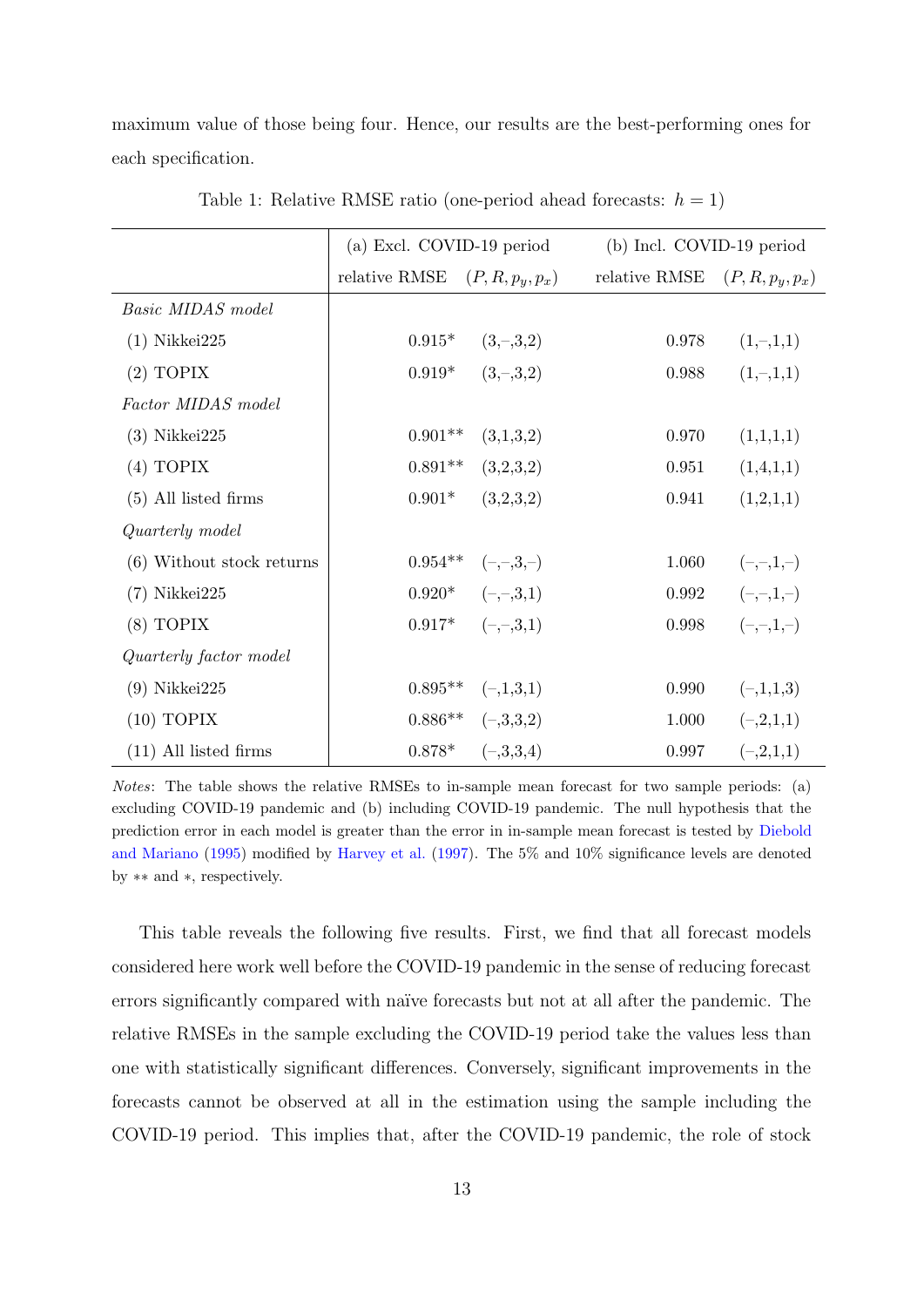prices as forecasters for economic activities has changed. This finding contrasts with the period of the global financial crisis reported by [Ferrara and Marsilli](#page-19-4) [\(2013\)](#page-19-4), who document that stock prices contributed to the forecast accuracy of GDP growth rate in the euro area during the 2008–2009 global financial crisis; however, this is considered reasonable given that the origin of the current economic turmoil is not the financial market. Moreover, this finding is consistent with a disconnection between real economy and stock prices which have been observed during the pandemic. While the COVID-19 pandemic caused serious damage to the real economy, the Nikkei225 reached a high of over 30,000 yen for the first time in 30 years in February 2021 owing to the massive monetary easing. Drastic fluctuations in GDP growth rate during the pandemic period in response to infection status may also have been another factor that made forecasting difficult.<sup>[8](#page-14-0)</sup> In the following discussion, we focus mainly on results obtained in the pre-COVID-19 period and examine whether the information in the time series or cross-sectional direction is more effective in improving forecasting performance.

Second, the models including stock returns in some form perform better than the model without stock returns. This result suggests that stock prices have relevant information about future GDP growth rate, which is consistent with [Aylward and Glen](#page-19-3) ([2000\)](#page-19-3), [Andreou et al.](#page-19-0) ([2013](#page-19-0)) and [Ferrara and Marsilli](#page-19-4) ([2013](#page-19-4)).

Third, using high-frequency data does not necessarily contribute to improving forecasting ability, at least in the presented analysis. No significant difference in forecast accuracy between the MIDAS model and the corresponding quarterly model can be found; rather, the quarterly models, except for the case of using Nikkei225 without factors, show better performance in point estimates. This suggests that the advantage of having more time-series information may not outweigh the disadvantage of making the model more complex. Moreover, the number of the factors in the quarterly models (both for TOPIX and all listed firms) is three. In contrast, that in the MIDAS model is two. For confirmation of the role of the third factor, we check the forecasting ability of the quarterly

<span id="page-14-0"></span><sup>&</sup>lt;sup>8</sup>The third possible reason for stock prices losing predictive power to GDP after the pandemic is the heterogeneous impact of COVID-19 on each firm or each industry. While the aviation industry has been severely hit by travel restrictions, the IT industry, which provided systems for working from home, has seen an improved business performance. Such heterogeneous movement of stock prices across industries attributed to the sector-specific COVID-19 shock may have caused the gap between stock prices and real economic activities.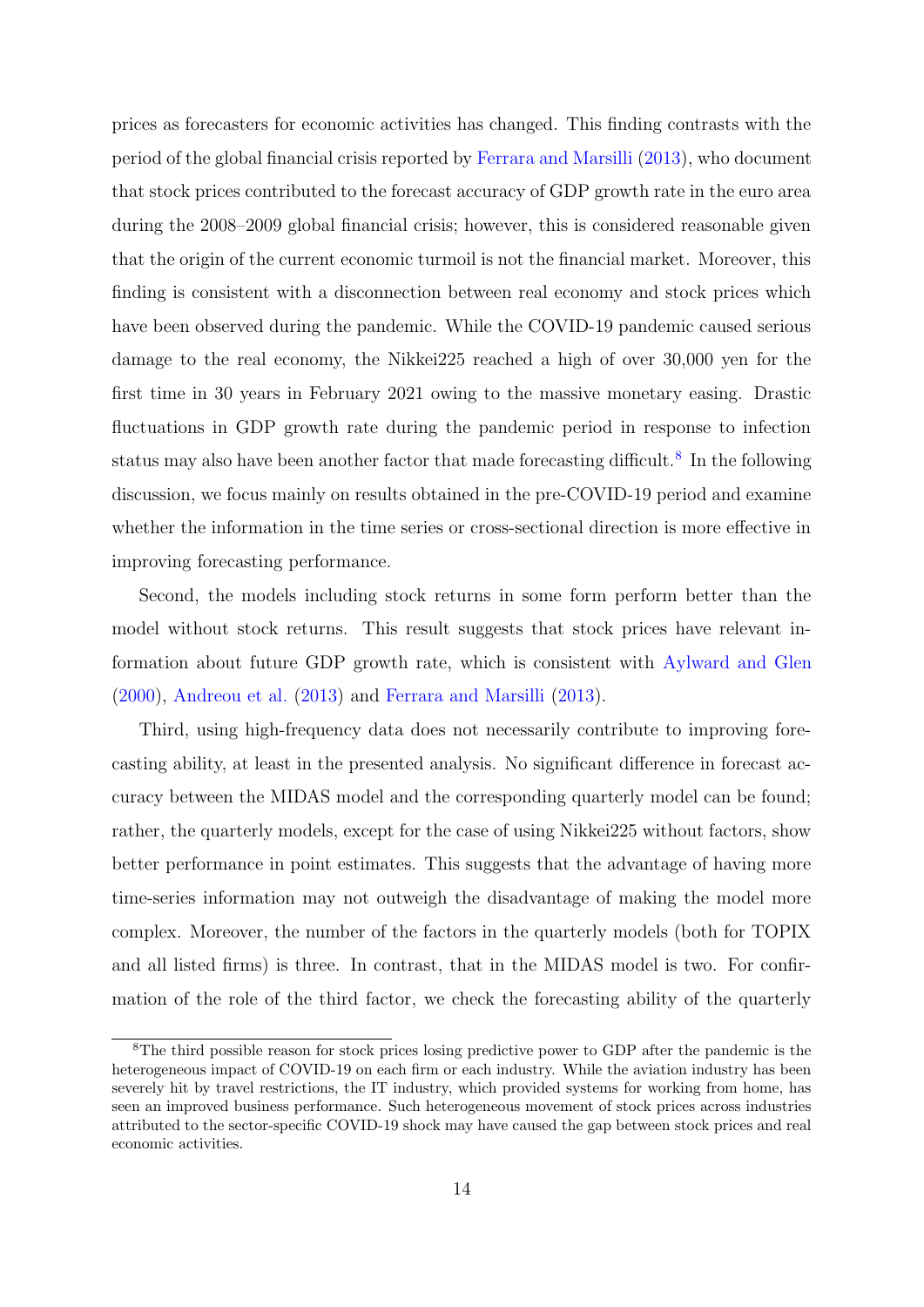model with two factors and find that the MIDAS model outperforms the quarterly model when the factors extracted from firms listed on TOPIX; however, when information on all listed firms is exploited, the quarterly model still provides better forecasts than MIDAS model.<sup>[9](#page-15-0)</sup> Consider that the additional cross-sectional information contained in the third factor is critical in the sense of compensating for the lack of time-series information in the comparison between MIDAS and quarterly models, then Factor MIDAS model of using all listed firms provide better performance than the quarterly model having only two factors. However, this is not the case. Hence, the noise in the high-frequency stock returns for each firm, which may be irrelevant to macroeconomic activity, may affect undesirable effects on the forecasting when the factors are extracted considering too much information for both time-series and cross-sectional dimensions.

Fourth, the use of factors improves the forecasting performance compared with that of the market index. This suggests that relevant information about future GDP growth rates may have been lost by cross-sectional aggregation. Relative RMSEs in the Factor MIDAS model are all smaller than these counterparts in the basic MIDAS model. This is the same as in the case of quarterly models. Except for the case of Nikkei225, more than the two-factor model is chosen as the best performance model for each specification. This highlights the fact that incorporating information about the heterogeneity of stock prices into forecasts is beneficial. The forecasting abilities of the Factor MIDAS model using TOPIX, and all listed companies have improved from the one- to the two-factor models, and the same thing can be observed for the forecast accuracy of the quarterly factor model from the one- to the three-factor models. Therefore, the heterogeneous information aggregated into factors may have contributed to the improvement of the forecast accuracy.[10](#page-15-1) More interestingly, even in the one-factor model of Nikkei225, the

<span id="page-15-0"></span><sup>&</sup>lt;sup>9</sup>To be concrete, the relative RMSE of quarter factor model using TOPIX components in the case of  $(P, R, p_y, p_x) = (-, 2, 3, 2)$  is equal to 0.916 while that of quarterly factor model using all listed firms in the case of  $(P, R, p_y, p_x) = (-, 2, 3, 4)$  is 0.888.

<span id="page-15-1"></span> $10$ Estimated factor loadings in the respective models are shown in Figures [B.1](#page-23-0) and [B.2](#page-24-0) of Appendix [B.](#page-23-1) Factor loadings are obtained in the final estimation of out-of-sample forecasting and normalized so that the total sum of the absolute value of factor loadings is equal to 100. Factor loadings of the first factor in all specifications show the same sign (and roughly the same values). This suggests that the first factor represents the average movement of stock prices. Conversely, while the second and third-factor loadings show different signs and magnitudes for each firm, they often take on the same sign continuously when seen from the x-axis direction. As the firms plotted in the x-axis are aligned by industry owing to the data source, this sequence of factor loadings with the same sign indicates that stock price fluctuations in specific industries are aggregated in each factor.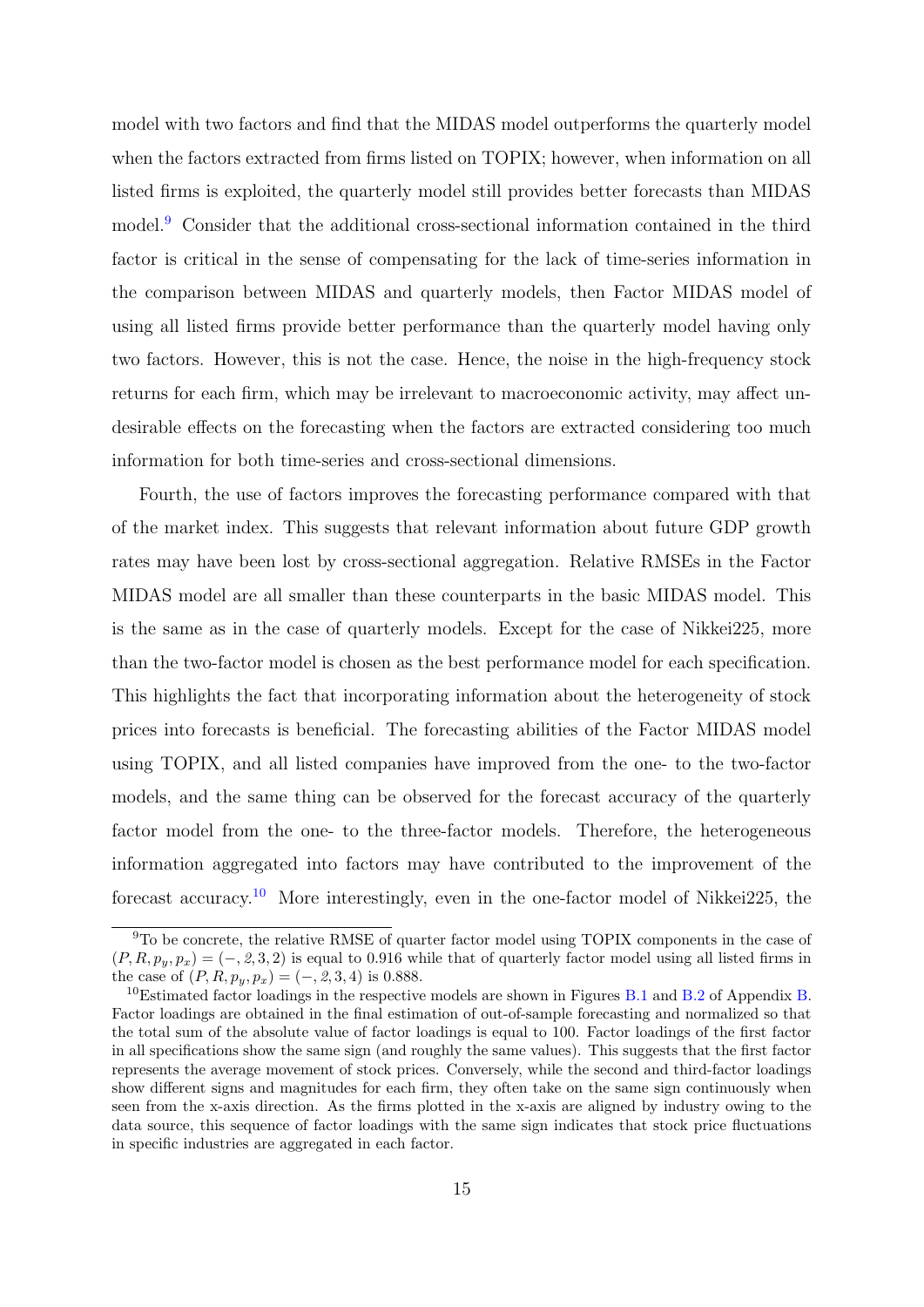model with factor improves the forecast accuracy over the model with the market indicator aggregated in advance. Figure [1](#page-16-0) presents the quarterly stock returns of Nikkei225 and the first factor derived from the quarterly stock returns of the firms listed in Nikkei225, in the final exercise of out-of-sample forecasting.<sup>[11](#page-16-1)</sup> Overall, both time series show the same movement; however, a gap is sometimes observed between the two series.

<span id="page-16-0"></span>

Figure 1: Nikkei225 and the first factor obtained from its components

*Notes*: This figure plots both the first factor obtained from the components of Nikkei225 and stock returns of Nikkei225 (market aggregated index). The series of the factor, shown here, is obtained in the final estimation period for 1994Q2 to 2019Q4.

Additionally, Figure [2](#page-17-0) depicts the estimated factor loadings in the quarterly factor model and the weights assigned to each stock comprising the Nikkei225. Factor loadings are normalized so that the total sum of the absolute value of factor loadings equals 100 for comparison purposes with the weights for Nikkei225. The total number of the firms used for extracting the factor is 178 and not 225 owing to the missing observations as mentioned above. The compositional weights of the 225 stocks in Nikkei225 are quite skewed as is well-known. From Figure [2](#page-17-0), we confirm that the estimated weights in the factor model are substantially less biased compared with the ones in the Nikkei225 index, suggesting the importance of utilizing the information as unbiased as possible considering

<span id="page-16-1"></span><sup>&</sup>lt;sup>11</sup>Although the estimated factor and its loadings are different depending on the estimation period, we demonstrated the result obtained in the final estimation of the out-of-sample forecasting. This is because final estimation makes use of the most information.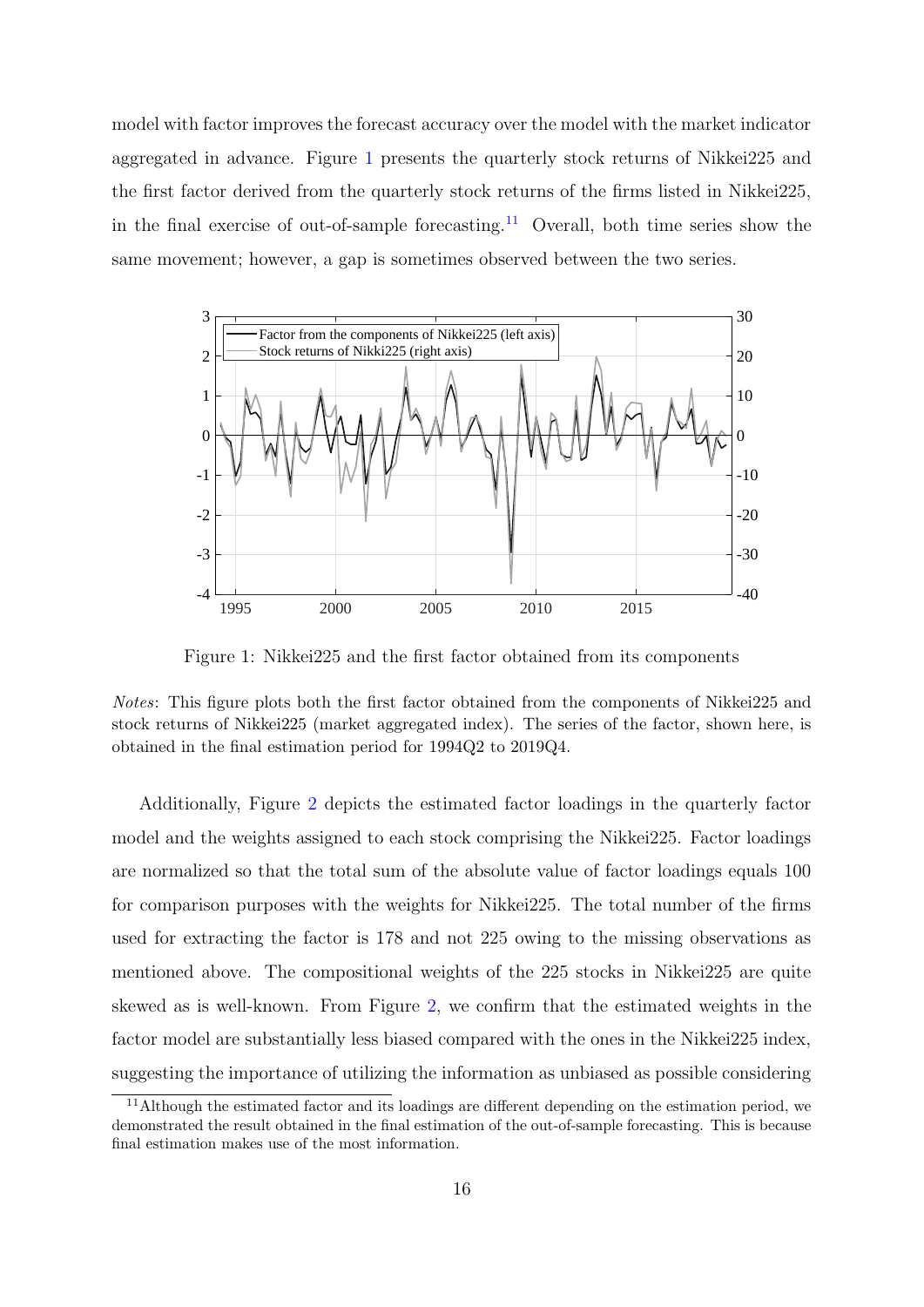forecast accuracy.

<span id="page-17-0"></span>

Figure 2: The Factor loadings and weights assigned to each stock of Nikkei225

*Notes*: The figures show estimated factor loadings for the first factor obtained from quarterly stock returns of the Nikkei225 (Figure [2a\)](#page-17-0) and the weights assigned to stocks listed in Nikkei225(Figure [2b](#page-17-0)). Weights of the Nikkei225 are the values adopted at the end of January 2022. From Figure [2b,](#page-17-0) we find that a large weighting is assigned to several firms (e.g., DAIKIN) (3.1%), Softbank group (3.8%), Tokyo Electron (7.1%), and Fast Retailing (8.7%)). Compared with the weights of Nikkei225, no substantial difference in the estimated factor loadings can be found.

Fifth and most importantly, richer cross-sectional information tends to improve forecast accuracy. Specifically, models with the factors from the components of TOPIX and all listed firms provide better forecast performance than those using Nikkei225 components. Moreover, the quarterly model with the factors from all listed firms performs best overall. Hence, much more rich variations of information for the cross-sectional direction are key in forecasting the GDP growth rate.

To summarize all the results, forecasting analyses support the use of cross-sectional information in the stock market to forecast GDP growth rate. Specifically, augmentation of forecast models with factors provides better forecasts on future GDP growth rates. Moreover, forecast accuracy improves with a larger set of stock prices from which the factors are extracted. Conversely, this study fails to detect the significant contribution of the enrichment of time-series dimension in forecasting quarterly GDP growth rate. Additionally, comparison analysis between two sample periods implies that stock prices may have lost their role as a leading indicator of real economic activity during the COVID-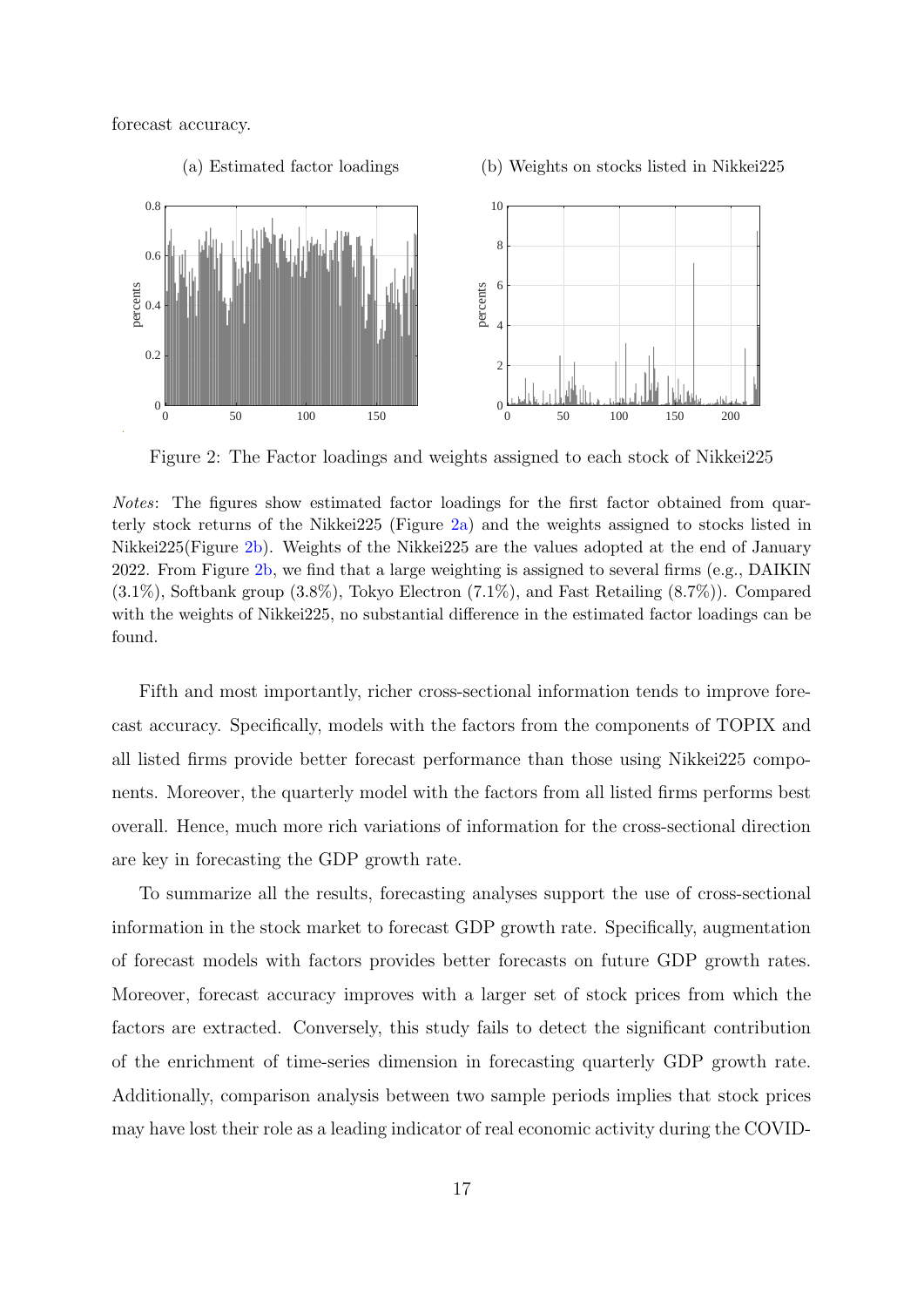19 pandemic.

### <span id="page-18-0"></span>**6 Conclusion**

This study has explored whether stock prices contain relevant information on future GDP growth rates. The Factor-MIDAS model is employed to exploit the time-series and crosssectional information in the stock market and clarify the contribution of stock market information to the macroeconomic forecast. Although the analysis has conducted in a parsimonious way in the sense of using the information only in the stock market, this study provides new insights on the role of stock prices as a leading indicator of real economic activities. Our findings emphasize the role of cross-sectional heterogeneity in contributing to a more accurate GDP growth rate forecast. Additionally, stock prices contain relevant information about future macroeconomic activity in the first place. We find that forecasting ability improves using factors extracted from a larger set of individual stock prices. In contrast, enrichment of time-series information does not necessarily contribute to the improvement of forecast accuracy at least in the current monthly and quarterly specifications. Furthermore, stock prices as a leading indicator of economic activity may have been lost during the COVID-19 pandemic, owing to the drastic fluctuation in GDP growth rate and massive monetary easing. Overall, these findings support that asset prices are a mirror of expectations about the future economic condition and that these expectations are accurate to some extent. The data-rich environment of the stock market can hence be highly useful in predicting future economic conditions, possibly helping policymakers manage their policies in advance of actual economic fluctuations. Simultaneously, however, excessive intervention in the financial market can lead to the loss of the role of stock prices as a forecaster of the real economy.

As an extension of this study, considering the case of a combination of daily stock returns and quarterly GDP growth rates in the forecasting would be possible. Moreover, our method can be also applied to the relationship between stock prices and GDP components. These tasks are then left to future work.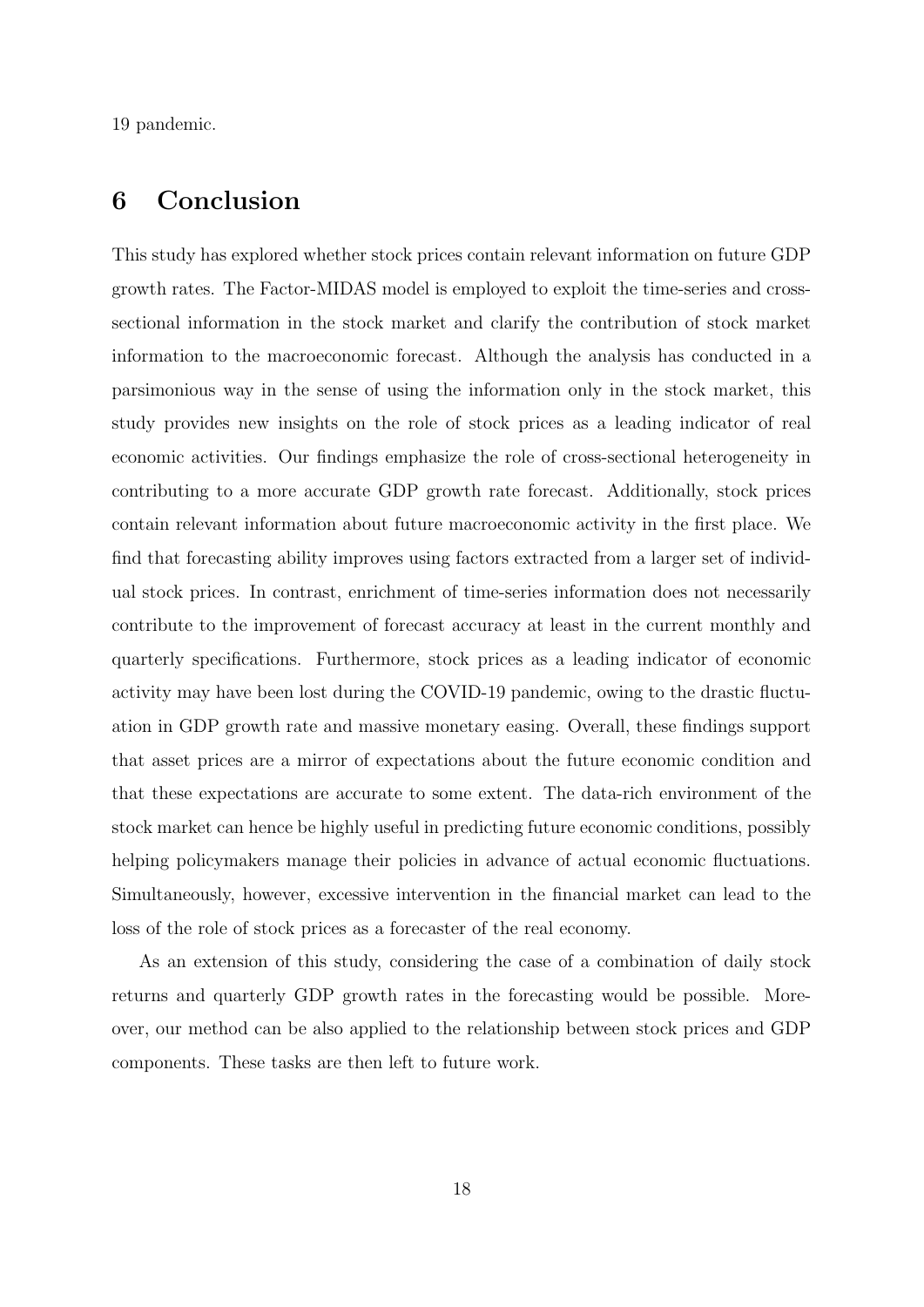### **References**

- <span id="page-19-0"></span>Andreou, E., Ghysels, E., and Kourtellos, A. (2013). Should macroeconomic forecasters use daily financial data and how? *Journal of Business & Economic Statistics*, 31(2):240–251.
- <span id="page-19-3"></span>Aylward, A. and Glen, J. (2000). Some international evidence on stock prices as leading indicators of economic activity. *Applied Financial Economics*, 10(1):1–14.
- <span id="page-19-2"></span>Beaudry, P. and Portier, F. (2006). Stock prices, news, and economic fluctuations. *American Economic Review*, 96(4):1293–1307.
- <span id="page-19-1"></span>Boivin, J. and Ng, S. (2005). Understanding and comparing factor-based forecasts. *International Journal of Central Banking*, 1(3).
- <span id="page-19-7"></span>Bragoli, D. (2017). Now-casting the Japanese economy. *International Journal of Forecasting*, 33(2):390–402.
- <span id="page-19-8"></span>Chikamatsu, K., Hirakata, N., Kido, Y., and Otaka, K. (2021). Mixed-frequency approaches to nowcasting GDP: An application to Japan. *Japan and the World Economy*, 57:101056.
- <span id="page-19-5"></span>Clements, M. P. and Galvão, A. B. (2008). Macroeconomic forecasting with mixedfrequency data. *Journal of Business & Economic Statistics*, 26(4):546–554.
- <span id="page-19-6"></span>Clements, M. P. and Galvão, A. B. (2009). Forecasting US output growth using leading indicators: An appraisal using MIDAS models. *Journal of Applied Econometrics*, 24(7):1187–1206.
- <span id="page-19-9"></span>Diebold, F. X. and Mariano, R. S. (1995). Comparing predictive accuracy. *Journal of Business and Economic Statistics*, 13(3):253–263.
- <span id="page-19-4"></span>Ferrara, L. and Marsilli, C. (2013). Financial variables as leading indicators of GDP growth: Evidence from a MIDAS approach during the great recession. *Applied Economics Letters*, 20(3):233–237.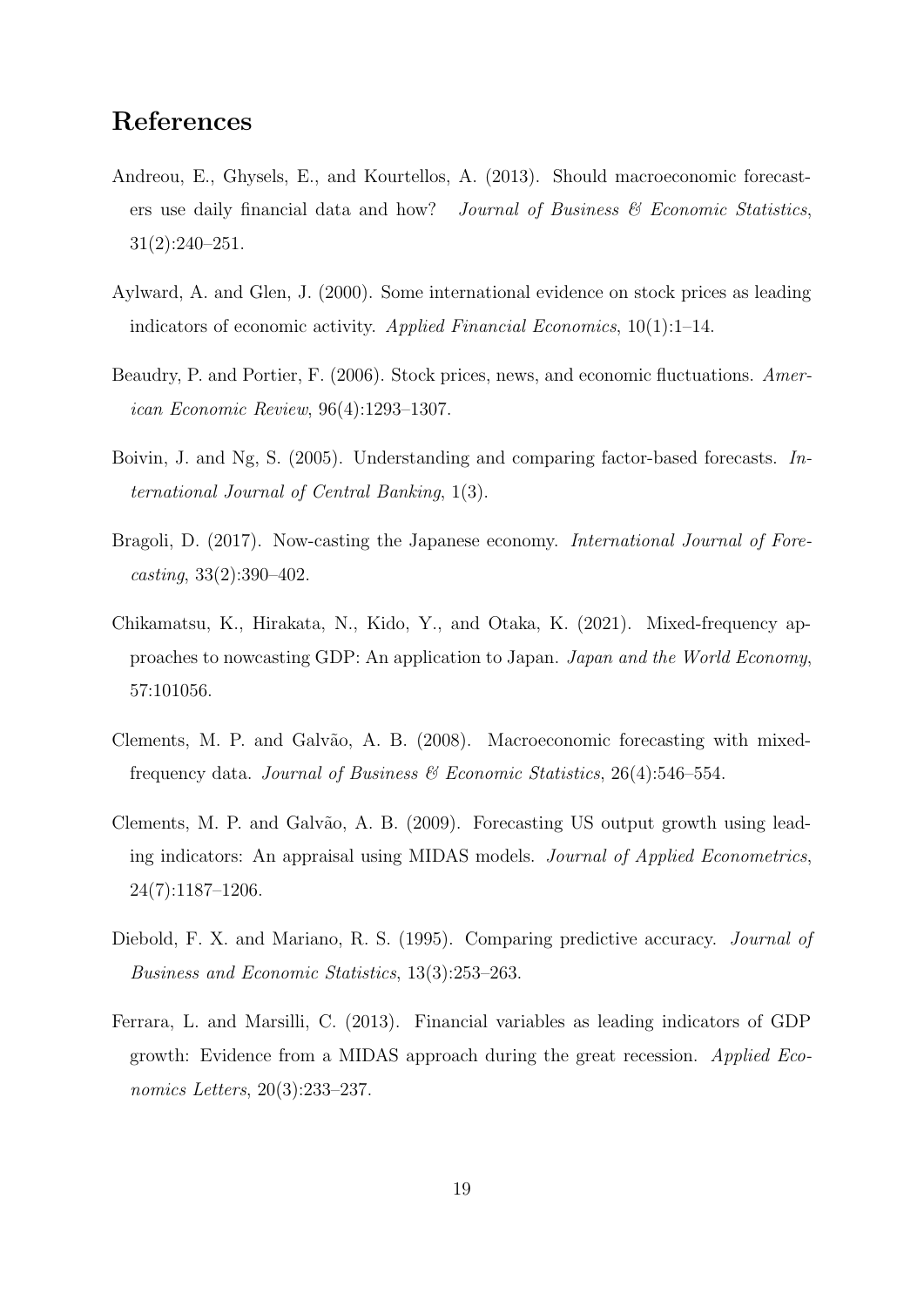- <span id="page-20-5"></span>Fisher, J. D. and Peters, R. (2010). Using stock returns to identify government spending shocks. *The Economic Journal*, 120(544):414–436.
- <span id="page-20-1"></span>Forni, M., Hallin, M., Lippi, M., and Reichlin, L. (2003). Do financial variables help forecasting inflation and real activity in the euro area? *Journal of Monetary Economics*, 50(6):1243–1255.
- <span id="page-20-7"></span>Foroni, C., Marcellino, M., and Schumacher, C. (2015). Unrestricted mixed data sampling (midas): Midas regressions with unrestricted lag polynomials. *Journal of the Royal Statistical Society. Series A (Statistics in Society)*, 178(1):57–82.
- <span id="page-20-6"></span>Ghysels, E. (2016). Macroeconomics and the reality of mixed frequency data. *Journal of Econometrics*, 193(2):294–314.
- <span id="page-20-3"></span>Ghysels, E., Sinko, A., and Valkanov, R. (2007). MIDAS regressions: Further results and new directions. *Econometric Reviews*, 26(1):53–90.
- <span id="page-20-10"></span>Harvey, D., Leybourne, S., and Newbold, P. (1997). Testing the equality of prediction mean squared errors. *International Journal of Forecasting*, 13(2):281–291.
- <span id="page-20-2"></span>Marcellino, M. and Schumacher, C. (2010). Factor MIDAS for nowcasting and forecasting with ragged-edge data: A model comparison for german GDP. *Oxford Bulletin of Economics and Statistics*, 72(4):518–550.
- <span id="page-20-9"></span>Pettenuzzo, D., Timmermann, A., and Valkanov, R. (2016). A MIDAS approach to modeling first and second moment dynamics. *Journal of Econometrics*, 193(2):315– 334.
- <span id="page-20-8"></span>Shintani, M. (2005). Nonlinear forecasting analysis using diffusion indexes: An application to Japan. *Journal of Money, Credit and Banking*, 37(3):517–538.
- <span id="page-20-4"></span>Stock, J. H. and Watson, M. W. (2002). Macroeconomic forecasting using diffusion indexes. *Journal of Business & Economic Statistics*, 20(2):147–162.
- <span id="page-20-0"></span>Stock, J. H. and Watson, M. W. (2003). Forecasting output and inflation: The role of asset prices. *Journal of Economic Literature*, 41(3):788–829.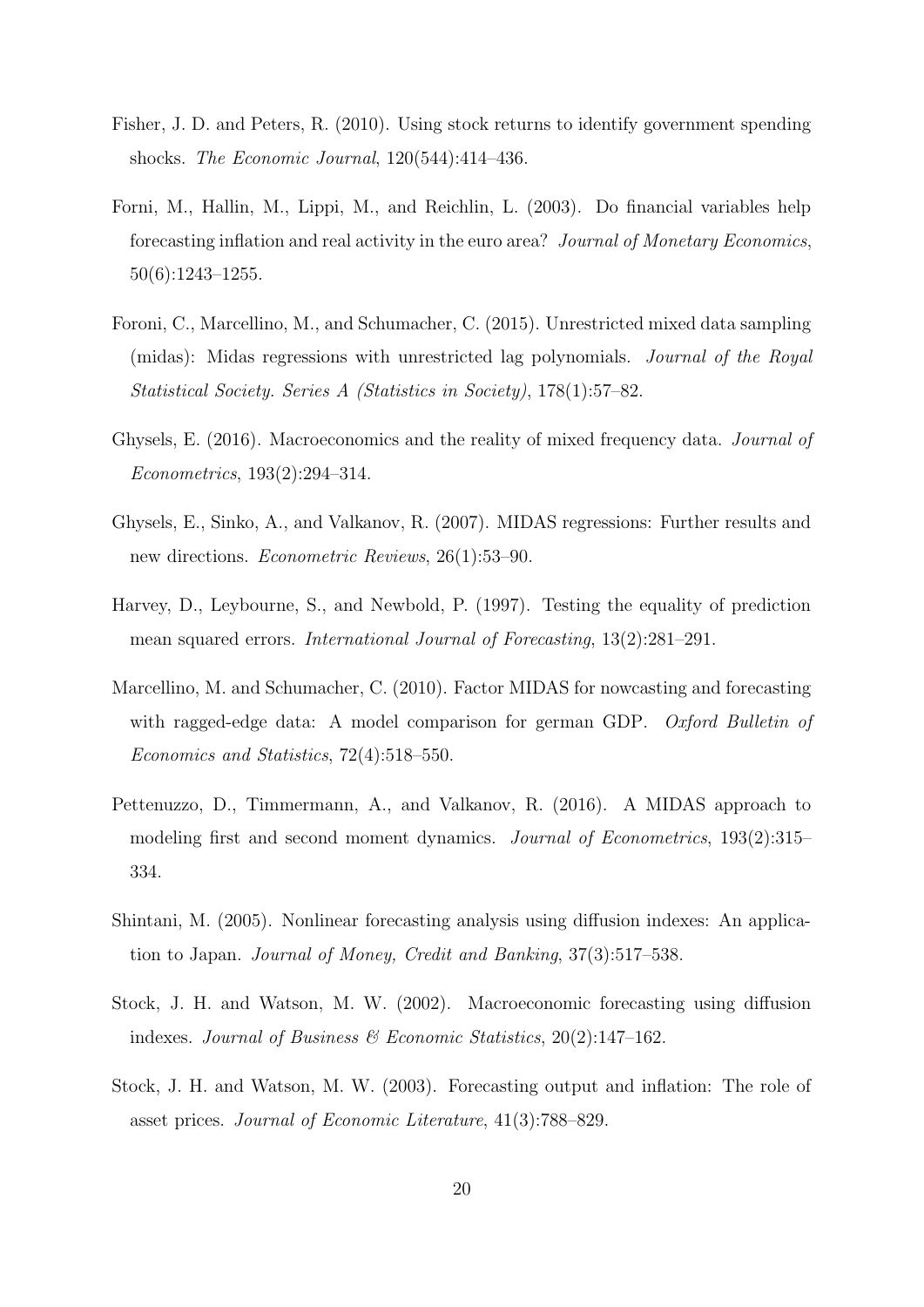<span id="page-21-0"></span>Urasawa, S. (2014). Real-time GDP forecasting for Japan: A dynamic factor model approach. *Journal of the Japanese and International Economies*, 34:116–134.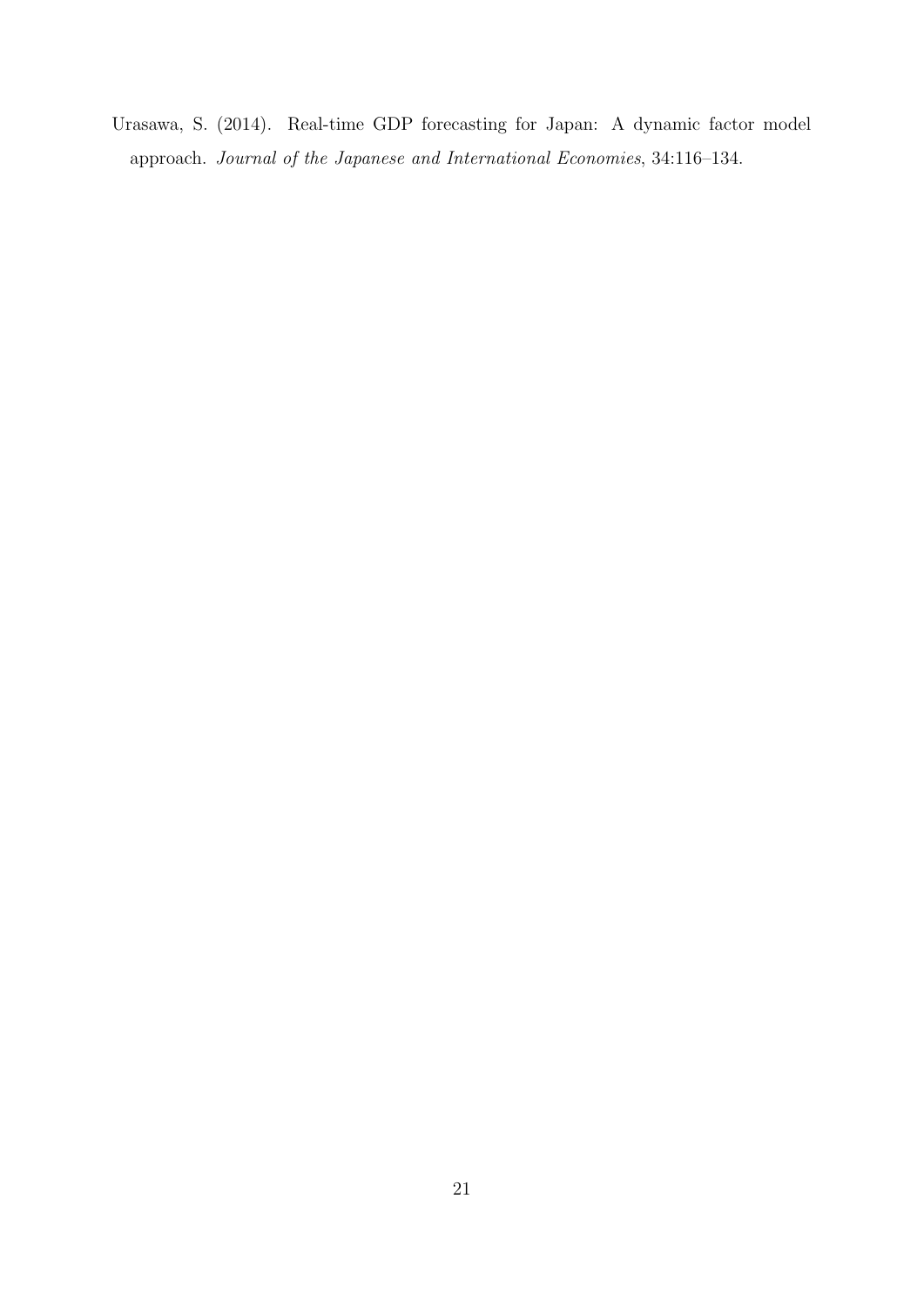## <span id="page-22-0"></span>**A Appendix: Factor estimation method**

Factors are estimated from the dataset with missing observations using the EM algorithm proposed by [Stock and Watson](#page-20-4) ([2002](#page-20-4)). Let vector  $Z_t = (z_{1t}, z_{2t}, \dots, z_{Mt})'$  be defined as containing the normalized stock returns of firm *i* in period *t* as the *i*-th element. The standard factor representation can then be specified as follows:

$$
Z_t = \Lambda F_t + \xi_t,\tag{A.1}
$$

where  $\Lambda = (\lambda_1, \dots, \lambda_M)'$  is the  $(M \times R)$  factor loadings,  $F_t = (f_{1,t}, \dots, f_{R,t})'$  is the  $(R \times 1)$  vector of factors, and  $\xi_t$  is the  $(M \times 1)$  vector of idiosyncratic disturbance. As emphasized, elements of  $Z_t$  are missing. First, the missing observations are replaced with random variables drawn from  $N(0, 1)$  and the new matrix is defined as  $\hat{Z}_t^{(0)}$  $t_t^{(0)}$ . Since  $\hat{Z}^{(0)}_t$  $t_t^{(0)}$  is the balanced dataset without missing observations, the factors  $\hat{F}_t^{(0)}$  and loadings  $\hat{\Lambda}^{(0)}$  can be estimated using the usual principal component eigenvalue calculation. By setting  $j = 0$ , we update the elements of  $\hat{Z}_t^{(j+1)}$  as  $\hat{Z}_{it}^{(j+1)} = \hat{\lambda'}_i^{(j)} \hat{F}_t^{(j)}$  $T_t^{(j)}$  if  $Z_{it}$  is missing and  $\hat{Z}_{it}^{(j+1)} = Z_{it}$  otherwise.  $F_t^{(j+1)}$  and  $\hat{\Lambda}^{(j+1)}$  are the reestimated by using the updated dataset  $\hat{Z}_{t}^{(j+1)}$  $t_t^{(j+1)}$ . This iteration of the algorithm is repeated until the estimated factors are converged sufficiently.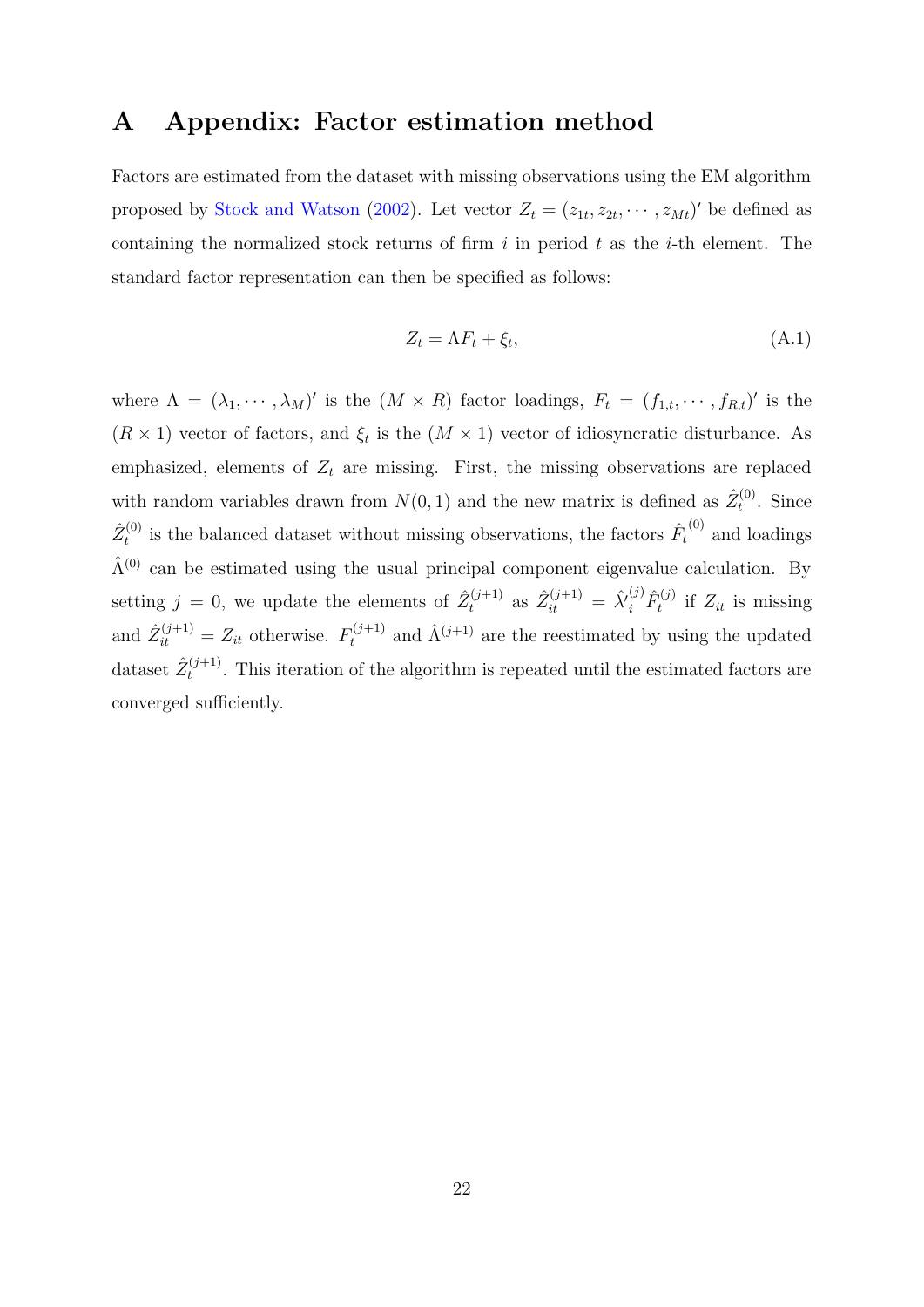# <span id="page-23-1"></span>**B The estimated factor loadings**

<span id="page-23-0"></span>

Figure B.1: The factor loadings in each Factor MIDAS model

*Notes*: The figure presents factor loadings for each factor in the respective factor MIDAS model. The x-axis indicates each firm listed in each group of stocks; the y-axis indicates the estimated factor loadings normalized so that the sum of absolute values for factor loadings is equal to 100, thus regarding the values taken on the y-axis as percentage.